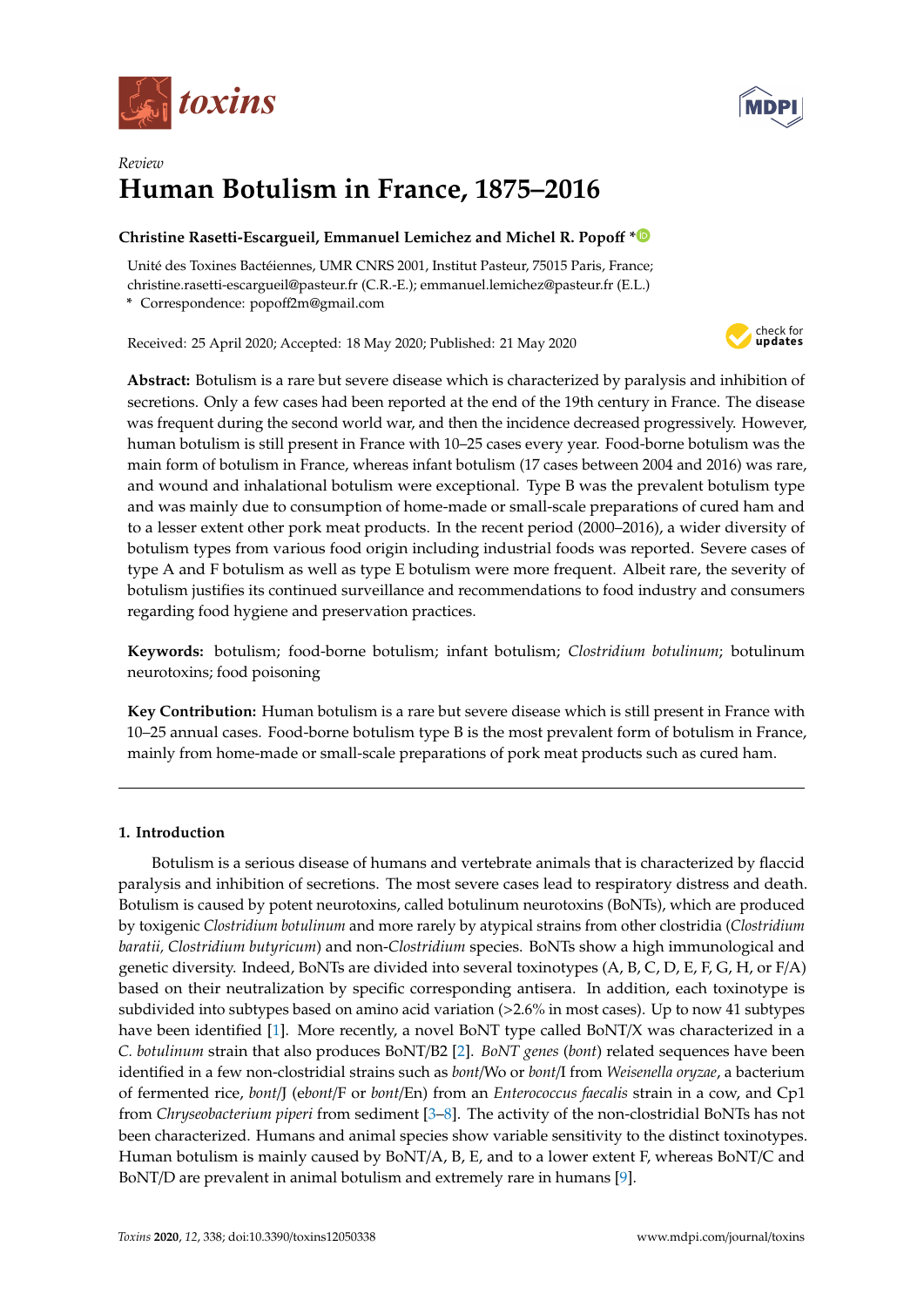Naturally acquired botulism occurs in different clinical forms. Foodborne botulism results from the ingestion of preformed BoNT in food. Foods contaminated by *C. botulinum* spores that have not been or have been minimally processed and stored in conditions allowing *C. botulinum* growth, are at risk of containing BoNTs. Botulism by intestinal colonization is due to ingestion of *C. botulinum* spores or bacteria that develop and produce BoNT in situ in the intestine. This form is more frequent in infants up to 1 year (infant botulism) and occasionally in adults. Wound botulism is caused by *C. botulinum* growth and BoNT production in a wound. Drug users are at risk of wound botulism by injection with contaminated materials or drugs. Inhalational botulism, which results from aerosolization of BoNT, is very rare. Only, a few laboratory cases have been reported. Iatrogenic botulism is related to toxin overdoses for therapeutic or cosmetic purpose [\[10–](#page-12-5)[13\]](#page-12-6). No iatrogenic botulism cases have been reported in France during the considered period.

Botulism in France was first investigated by certain hospital laboratories and mainly by the Anaerobe Laboratory (Institut Pasteur, Paris) under the direction of A. R. Prévot. The laboratory of anaerobic bacteria of Institut Pasteur was recognized as the National Reference Center of Botulism in 1978. Since 1986, human botulism is subjected to mandatory declaration in France. Since 1992, the survey of botulism based on clinical reporting and bacteriological investigations was performed by the RNSP (Réseau National de Santé Publique), which was converted into InVS (Institut national de Veille Sanitaire) in 1998, and then in SPF (Santé Publique France) in 2016.

Up to 1971, botulism cases were defined on clinical symptoms and investigation of suspected foods including detection of BoNT by mouse bioassay (MBA) and eventually isolation and characterization of *C. botulinum.* From 1971, BoNT investigation in the serum of patients by MBA was used for the diagnosis of botulism. Since 1998, the survey of botulism is coordinated by InVS/SPF and the National Reference Center based on the clinical declarations and investigations of biological (serum, feces) and food samples including BoNT identification by MBA as well as detection of toxigenic *C. botulinum* by molecular biology method in feces/food and isolation/characterization of *C. botulinum* strains.

This review is from published scientific papers from international and national literature.

### **2. Foodborne Botulism**

The first detailed clinical description of botulism was performed by Kerner in 1817–1822 in the southwest German region of Wurtenberg. The disease was associated to the consumption of pork blood sausage and was initially termed sausage poisoning. The name botulism was coined later in the second half of the 19th century from the Latin word "botulus" meaning sausage [\[14](#page-12-7)[,15\]](#page-12-8). Botulism was not reported or misdiagnosed during this period in Alsace which is close to the Wurtenberg region and where the consumption of pork sausages was common. The bacterial origin of botulism was determined by Emile Pierre van Ermengem, professor at the university of Ghent, who isolated the first toxigenic *C. botulinum* strain from the ham and one of the victims of a severe outbreak of botulism which occurred in a small Belgian village (Ellezelles) [\[16\]](#page-13-0).

### *2.1. Period 1875–1944*

The first most likely outbreak of human botulism in France was reported in 1875. Eleven prisoners who ate canned beef developed clinical signs of botulism, four of them died. The meat can was opened, stored at room temperature, and distributed to the prisoners 5 days later [\[17\]](#page-13-1). Botulism was rare in France before the second world war, probably because the consumption of canned foods was not traditional, although canned food products were developed by the French inventor Nicolas Appert in 1795–1806 [\[18\]](#page-13-2). From 1875 to 1936, 24 cases of botulism were recorded, and eight from 1936 to 1940 [\[19](#page-13-3)[,20\]](#page-13-4). For example, one case was reported in a 42-year old man who ate home-made hare pâté [\[21\]](#page-13-5), and an outbreak occurred in four people after consumption of canned smoked trout [\[22\]](#page-13-6). In 1935, two cases of botulism occurred after consumption of canned spinach from Morocco [\[23\]](#page-13-7).

During the second world war (1940–1944), the incidence of botulism was very high (Figure [1\)](#page-2-0). More than 500 outbreaks and 1000 cases were reported in France. Food deprivation and poor hygiene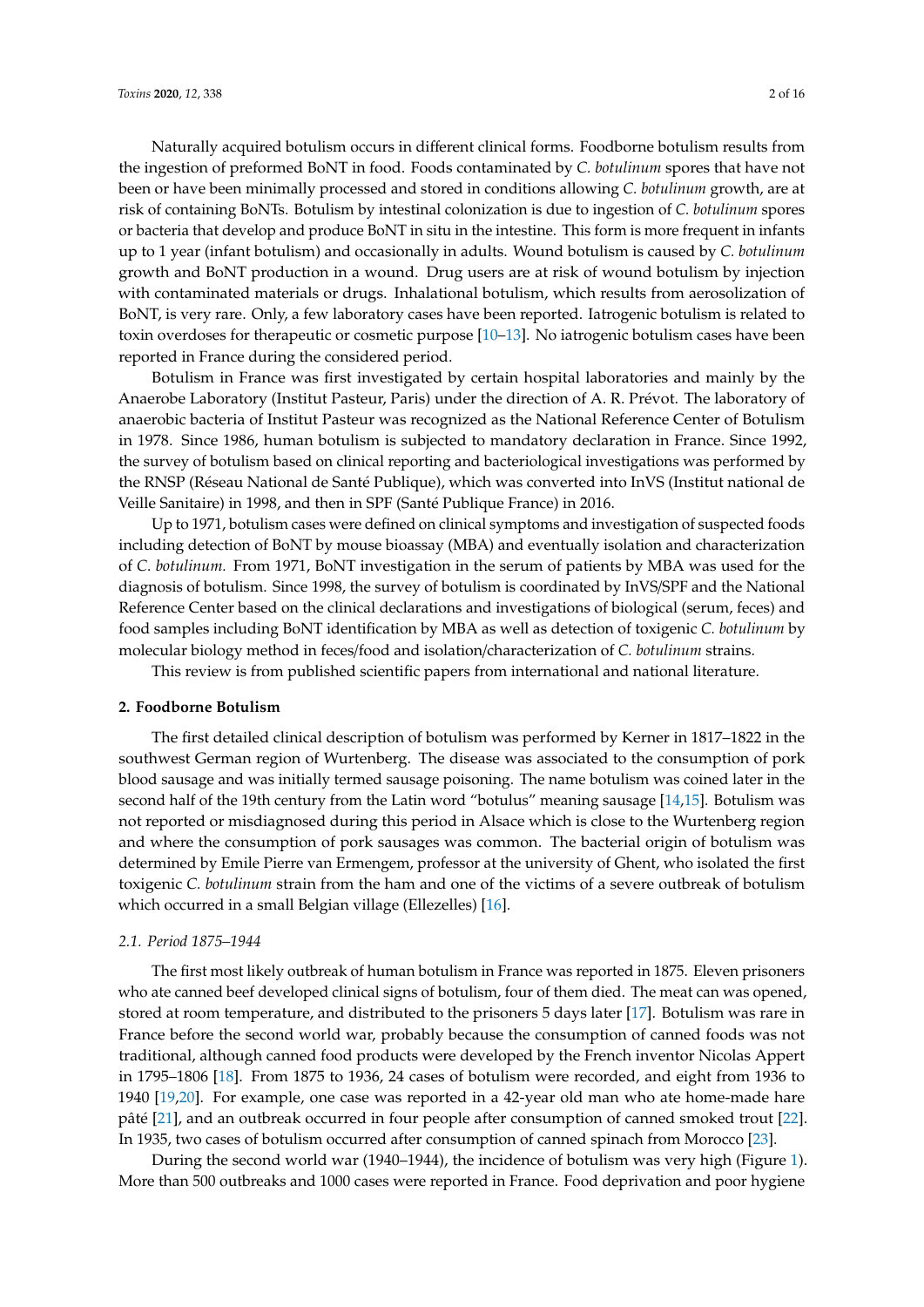in the preparation of home-made preserved foods were the main factors responsible for the high incidence. Botulism type B was the most prevalent and most of the incriminated foods (93%) were from pork meat preparations, notably cured ham (90%). Only three outbreaks of botulism type A were identified in 1943. The mortality rate was low about 2% (15 deceased) [\[20](#page-13-4)[,24\]](#page-13-8).

<span id="page-2-0"></span>

**Figure 1.** Incidence of human botulism in France, 1875**–**2016. The numbers indicated in the period **Figure 1.** Incidence of human botulism in France, 1875–2016. The numbers indicated in the period ranges 1875**–**1936, 1940**–**1944, 1956**–**1970, and 1971**–**1977 are the annual mean values. Total cases ranges 1875–1936, 1940–1944, 1956–1970, and 1971–1977 are the annual mean values. Total cases (blue), type B botulism (green), type A botulism (red), type E botulism (purple), type F botulism (orange arrows) according to  $[17,19,24-35]$  $[17,19,24-35]$  $[17,19,24-35]$  $[17,19,24-35]$  and modified from [\[11\]](#page-12-9).

# *2.2. Period 1945–1970 2.2. Period 1945–1970*

The incidence of human botulism strongly decreased after the second world war; 40 outbreaks The incidence of human botulism strongly decreased after the second world war; 40 outbreaks in 1945, 40 in 1946, three in 1947, and two in 1948 [35]. In the period 1950**–**1954, five outbreaks in 1945, 40 in 1946, three in 1947, and two in 1948 [\[35\]](#page-13-9). In the period 1950–1954, five outbreaks including 26 cases were recorde[d \[19](#page-13-3)]. The first outbreak of botulism type E in France was identified including 26 cases were recorded [19]. The first outbreak of botulism type E in France was identified in 1951. Three people of the same family developed a botulism type E after the consumption of canned sardines [\[36\]](#page-13-10). Another case of botulism type E was reported in a man who ingested canned tuna in a restaurant in 1952  $[37]$ .  $\frac{1}{2}$  outbreaks (149 cases) of the investigated. Except for  $\frac{1}{2}$  for  $\frac{1}{2}$  for  $\frac{1}{2}$  for  $\frac{1}{2}$  for  $\frac{1}{2}$  for  $\frac{1}{2}$  for  $\frac{1}{2}$  for  $\frac{1}{2}$  for  $\frac{1}{2}$  for  $\frac{1}{2}$  for  $\frac{1}{2}$  for  $\frac$ 

From 1956 to 1970, 73 outbreaks (149 cases) of human botulism were investigated. Except for two outbreaks (five cases of which two were fatal) which were type A botulism subsequently to ingestion of home-made beans, 70 outbreaks were type B botulism due to home-made preparations of cured ham, and in one outbreak (one case) following consumption of asparagus the botulism type was not determined [\[38,](#page-13-12)[39\]](#page-13-13). Additional cases of botulism have been reported based on clinical symptoms. Thus, for this period the total number of outbreaks was 134 (5.5/year) including 337 (22.4/year) cases from which 17 deaths were reported [\[28](#page-13-14)[,38\]](#page-13-12).

#### $\delta a$  1971–1986 *2.3. Period 1971–1986*

Since 1971, the diagnosis of botulism which was based on investigation of suspected foods, was improved by detection of BoNT in the serum of patients  $[40]$ . Thereby the incidence of human botulism was increased (70.8 annual cases between 1971 and 1978) due to the improved diagnosis of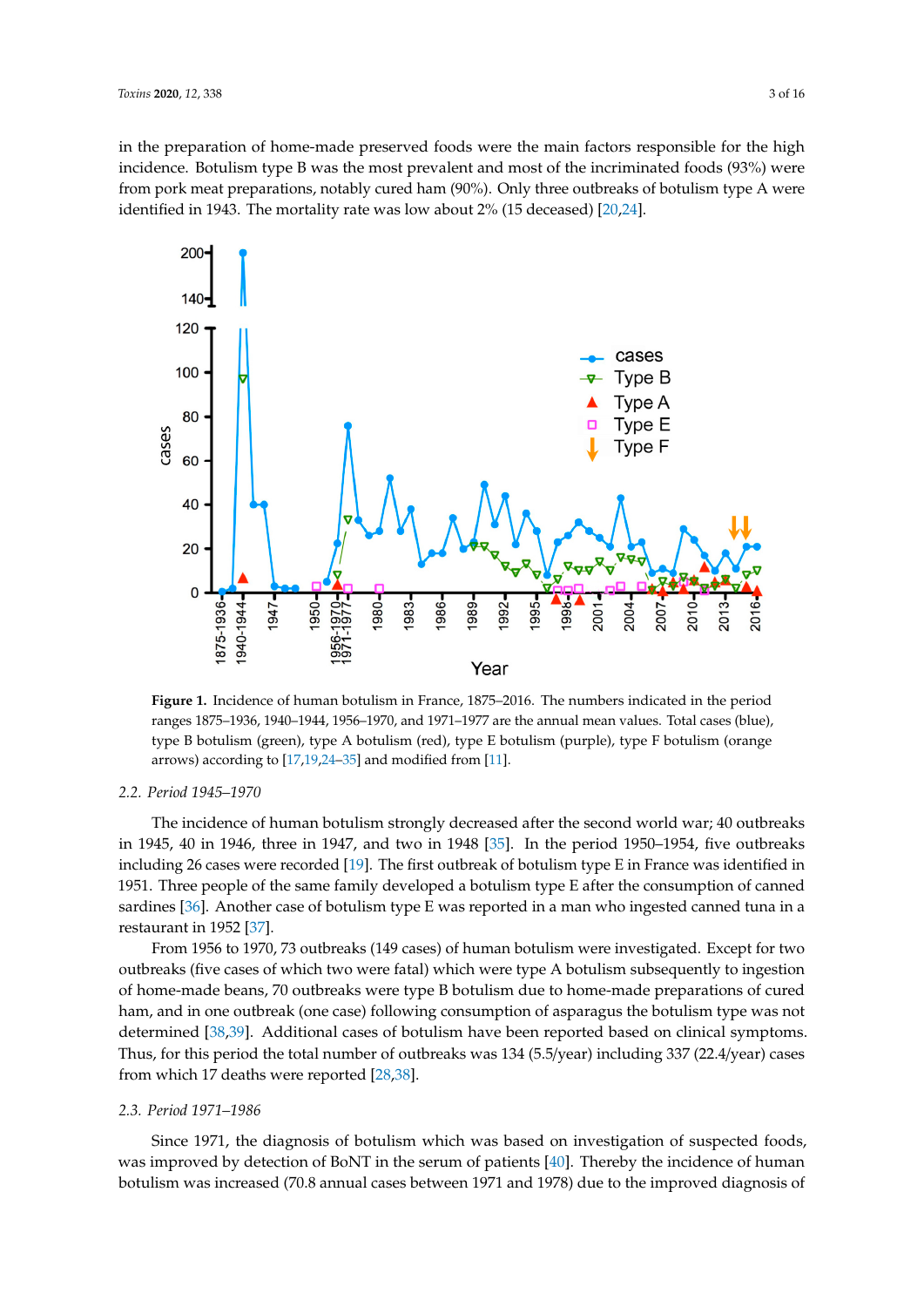botulism but possibly also to the introduction of novel foods at risk of botulism such as industrial foods. During the period 1971–1986, 394 outbreaks and 821 cases of which at least 16 deaths were reported [\[33](#page-13-16)[,41\]](#page-13-17).

Botulism type B was the most prevalent type based on investigations of food and/or patient's sera (97%). The food origin was identified in 41% of the outbreaks and was mainly home-made preparations of pork meat (about 73%), notably cured ham, and more rarely home-made preserved vegetables. In 33 outbreaks (167 cases) from 1971 to 1979, the origin of botulism was from commercial foods including industrial cans or preparations from small scale producers, and in four outbreaks (five cases) botulism resulted from meals at restaurant. They consisted of type B botulism except one type A outbreak (one case) with pork meat and one type E outbreak (two cases) with an industrial can of crab from Russia. Most of the other outbreaks (21 outbreaks, 64 cases) resulted from pork meat preparations (ham, pie). In two outbreaks in 1972 and 1984, industrial cans of asparagus from Spain caused five type B botulism cases (three deaths) [\[33,](#page-13-16)[42\]](#page-13-18). A defect in the industrial sterilization process in 1984 was involved in *C. botulinum* growth in the cans containing unpeeled asparagus and likely contaminated by soil. It is noteworthy that the incidence of contaminated industrial cans was low. BoNT/B and *C. botulinum* B were detected in only two cans and not in 82 other investigated cans from the same company [\[42\]](#page-13-18). Industrial cheese was involved in two large outbreaks (32 and 37 cases) in 1973 and 1978 and in one additional outbreak in Switzerland. The cheeses were contaminated during the maturation process of 2–3 months at 12.5 ◦C on straw contaminated by *C. botulinum* B [\[33](#page-13-16)[,43\]](#page-13-19). Other incriminated foods were seafood (three outbreaks, six cases), canned pears (one outbreak, one case), paella (one outbreak, one case), and undetermined in four outbreaks (13 cases) [\[33\]](#page-13-16). A home-made preparation of salted herrings was responsible of one outbreak (two cases) of botulism type E in 1980 [\[44\]](#page-13-20). A second case of botulism type E occurred in the same year due to a fresh water fish preparation [\[45\]](#page-14-0).

One atypical botulism type was recorded in 1972. Four persons of the same family developed clinical symptoms of botulism, one person died. BoNT type C was identified in the serum of two patients. The consumption of a smoked chicken was suspected to cause this outbreak but has not been confirmed [\[46\]](#page-14-1). Botulism type C is common in birds but it is exceptional in humans [\[9\]](#page-12-4). In 1981, a fatal case of botulism occurred in a 21-year old woman who ate a home-made canned preparation of rabbit with pork fat. The incriminated food contained both BoNT/A and BoNT/B, and a bivalent *C. botulinum* strain producing 10-fold more BoNT/A than BoNT/B was isolated [\[47\]](#page-14-2).

### *2.4. Period 1987–2016*

The survey of human botulism became more efficient in France since the mandatory declaration of clinical and laboratory confirmed cases of botulism (1986) and national recordings by the governmental organizations (RNSP from 1992, InVS in 1998, and then SPF since 2016) (see above). The incidence of human botulism progressively decreased in the period 1987–2016 compared to the previous period (Figure [1\)](#page-2-0). The botulism incidence was estimated to 0.018–0.033 cases per 100,000 population during the period 2013–2016 [\[29\]](#page-13-21). However, every year 5–28 outbreaks (annual incidence 13.4 outbreaks/year) of food-borne botulism (9–49 cases, annual incidence 24.3 cases/year) were observed. The incidence in the last 7 years (2010–2016) (9.4 outbreaks/year; 17.4 cases/year) was about two-fold lower than that in the first 7 years of this period (1987–1993) (18.1 outbreaks/year; 31.8 cases/year) confirming the overtime decline of human botulism in France.

The clinical signs and symptoms of human botulism recorded in the period 2007–2016 are shown in Table [1.](#page-4-0) The main symptoms include oculomotor disorders (diplopia, blurred vision, mydriasis) dry mouth, dysphagia, and in the more severe cases paralysis of limbs and diaphragm. The gastrointestinal disorders (vomiting, diarrhea), which only occurred in the first days of the disease and preceded the neurological symptoms, are not specific of botulism and rather reflect other food contaminants [\[13\]](#page-12-6). In contrast constipation, which is often observed throughout the course of the disease is related to BoNT effect on the intestinal motility. Similar clinical symptoms were reported about 108 cases between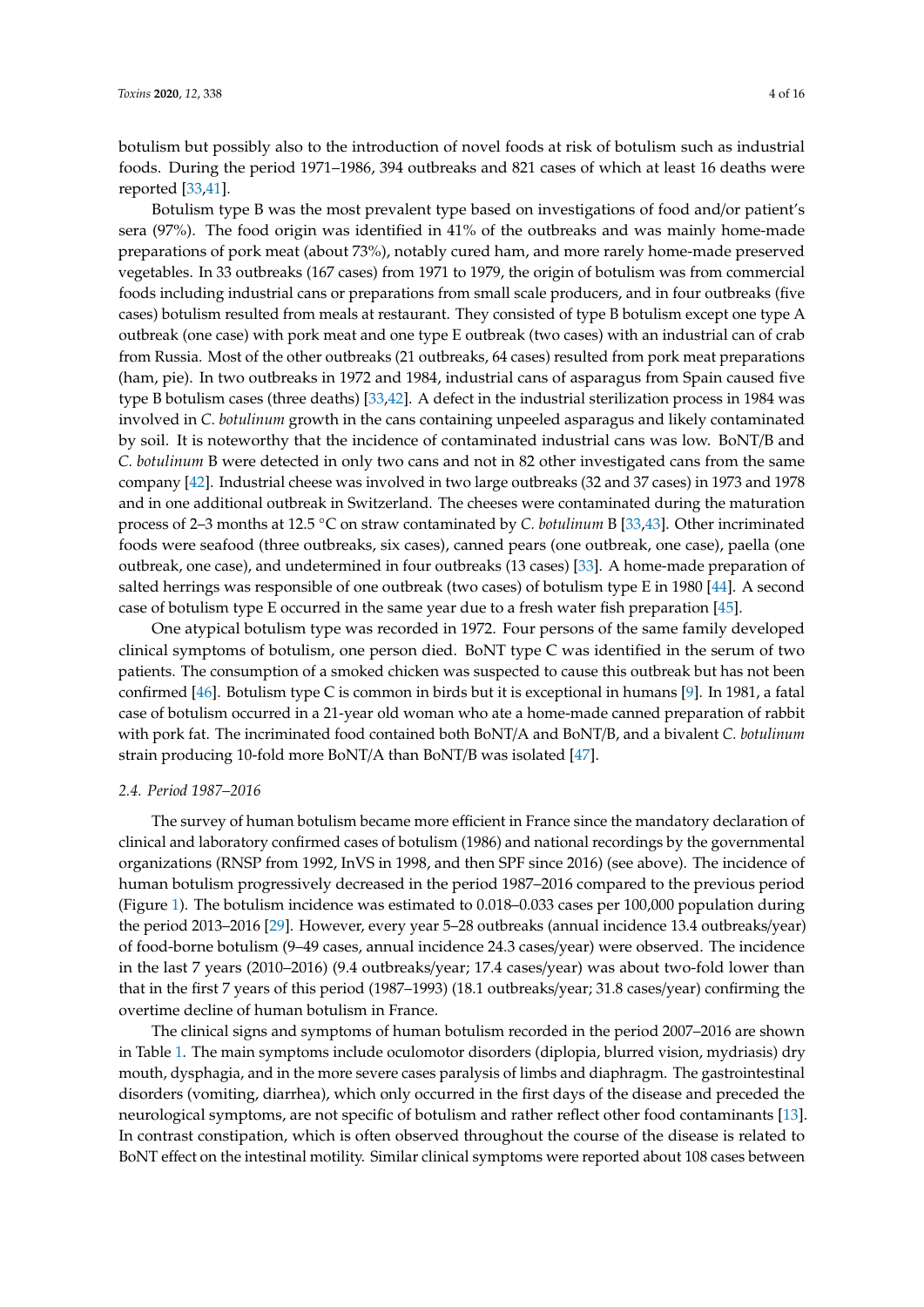1966 and 1990 in the Poitou Charentes region [\[48\]](#page-14-3) as well as in 26 observations in northern France [\[49\]](#page-14-4). It is noteworthy that some mild form of botulism type B resulted only of oculomotor disorders [\[50](#page-14-5)[,51\]](#page-14-6).

| Clinical Sign/Symptom      | <b>Number of Cases/Total Cases</b> | % of Cases |
|----------------------------|------------------------------------|------------|
| Gastrointestinal disorders |                                    |            |
| Dry mouth                  | 70/133                             | 52.6       |
| Vomiting                   | 64/134                             | 47.8       |
| Constipation               | 62/135                             | 45.9       |
| Diarrhea                   | 32/139                             | 23.0       |
| Nausea                     | 22/133                             | 16.5       |
| Abdominal pain             | 20/130                             | 15.4       |
| Oculomotor disorders       |                                    |            |
| Diplopia                   | 83/146                             | 56.8       |
| <b>Blurred</b> vision      | 63/139                             | 45.3       |
| Mydriasis                  | 55/146                             | 37.7       |
| Ptosis                     | 30/137                             | 21.9       |
| Paralysis                  |                                    |            |
| Dysphagia                  | 91/134                             | 67.9       |
| Food choking               | 54/129                             | 41.9       |
| Diaphragmatic paralysis    | 36/130                             | 27.7       |
| Limb paralysis             | 33/126                             | 26.2       |
| Dysarthria                 | 20/122                             | 16.4       |

<span id="page-4-0"></span>**Table 1.** Clinical signs and symptoms reported by patients with food-borne botulism, France 2007–2016 [\[29](#page-13-21)[–31\]](#page-13-22).

Botulism type B (85% of the identified botulism outbreaks) (Table [2\)](#page-7-0) was the most prevalent type during the period 1987–2016. Botulism type A (9.4% of the identified outbreaks) was responsible for the most severe cases of botulism which most often results in hospitalization of the patients in intensive care units. Botulism type A was more frequent (28.4%) in the recent period 2006–2016 than in the previous periods. Two outbreaks of the rare *C. baratii* type F (F7) botulism were observed recently in 2014 and 2015 (Table [2\)](#page-7-0). Type E botulism was rare (4.0% of the identified outbreaks).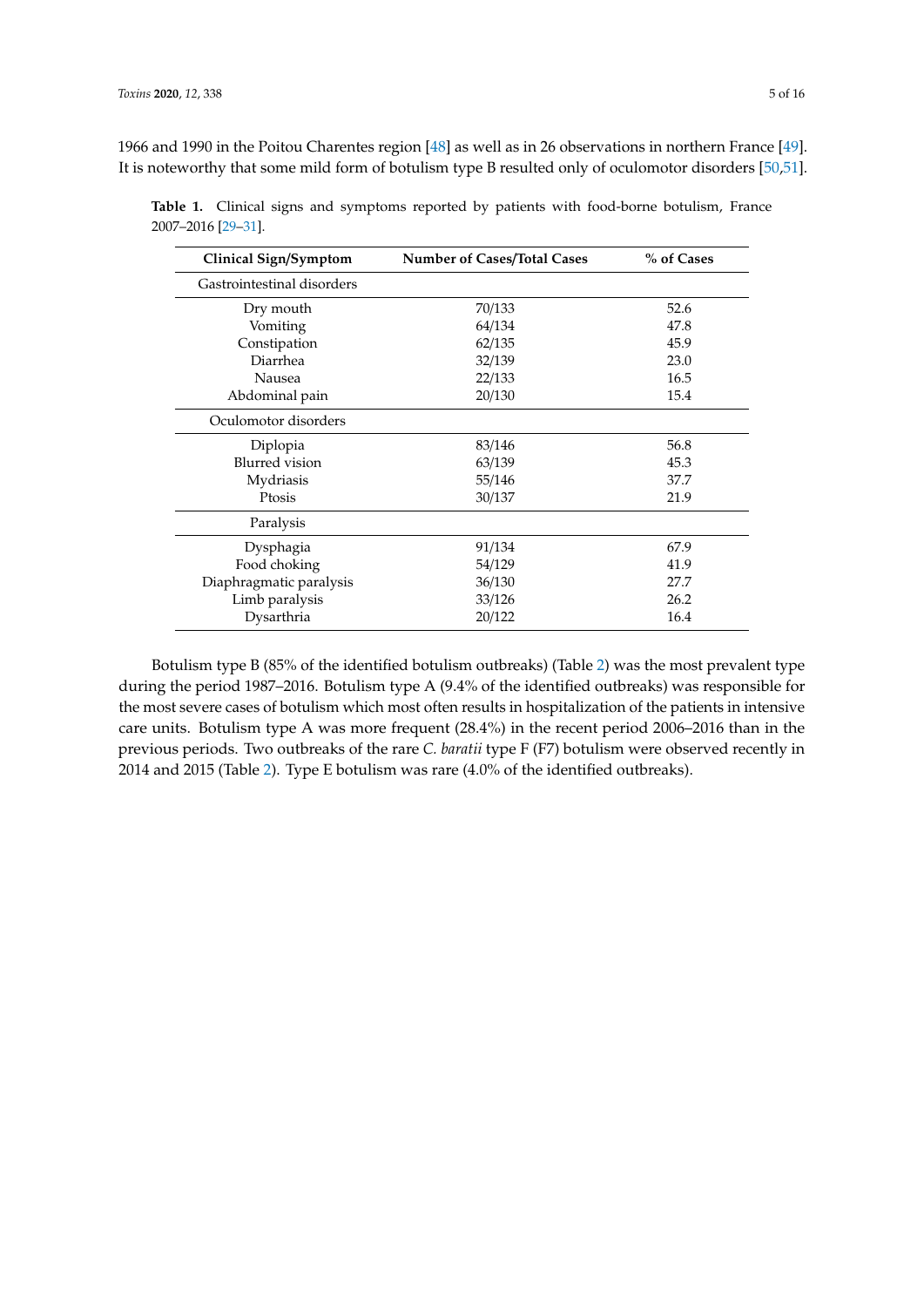|              |           |          |                                  | Outbreaks Where Food Was Identified |                                                                     |                                                                                             |                                                                                                                                    |                  |
|--------------|-----------|----------|----------------------------------|-------------------------------------|---------------------------------------------------------------------|---------------------------------------------------------------------------------------------|------------------------------------------------------------------------------------------------------------------------------------|------------------|
| Year         | Outbreaks | Cases    | Deaths                           | <b>Type</b><br>(Outbreaks)          | <b>Home-Made Ham</b><br>or Ham from Small<br><b>Scale Producers</b> | <b>Other Pork Meat</b><br>Preparations<br>Home-Made or from<br><b>Small Scale Producers</b> | Other Food (Outbreaks)                                                                                                             | References       |
| 1987         | 20        | 34       | $\mathbf{1}$                     | B(29)                               | 18                                                                  | 5                                                                                           |                                                                                                                                    |                  |
| 1988         | 15        | 20       | $\boldsymbol{0}$                 | E(1)                                | 1 (ham from<br>Portugal)                                            |                                                                                             |                                                                                                                                    | $[52]$           |
| 1989         | 18        | 23       | $\overline{0}$                   | B(43)                               | 27                                                                  | 8                                                                                           |                                                                                                                                    | $[53]$           |
| 1990         | 28        | 49       | $\boldsymbol{0}$                 | A(1)                                |                                                                     |                                                                                             | home-made canned asparagus (1)                                                                                                     |                  |
| 1991<br>1992 | 19<br>15  | 31<br>44 | $\boldsymbol{0}$<br>$\mathbf{0}$ | B(29)                               | 13 confirmed<br>3 suspected                                         | 3 suspected                                                                                 | home-made beans (1)                                                                                                                | [28, 54]         |
| 1993         | 12        | 22       | $\mathbf{1}$                     | B(9)                                |                                                                     |                                                                                             |                                                                                                                                    |                  |
| 1994         | 14        | 36       | $\overline{0}$                   | B(13)                               | 28 confirmed or                                                     | 15 (suspected not                                                                           |                                                                                                                                    |                  |
| 1995         | 10        | 28       | $\mathbf{1}$                     | B(8)                                | suspected                                                           | confirmed)                                                                                  |                                                                                                                                    | $[28]$           |
| 1996         | 5         | 8        | $\overline{0}$                   | B(2)                                |                                                                     |                                                                                             |                                                                                                                                    |                  |
| 1997         | 14        | 23       | $\mathbf{1}$                     | B(6)<br>A(2)<br>E(2)                | $\overline{4}$                                                      |                                                                                             | home-made beans (2)<br>scallops (2)                                                                                                | $[28, 55 - 57]$  |
| 1998         | 17        | 26       | $\mathbf{0}$                     | B(11)<br>E(1)                       | 2                                                                   |                                                                                             | home-made marinated fish (1)                                                                                                       |                  |
| 1999         | 21        | 32       | $\overline{2}$                   | B(13)<br>A(2)<br>AB(1)<br>E(2)      | 2                                                                   |                                                                                             | industrial chicken sausage (1)<br>industrial fish soup (1)<br>industrial blood sausage? (1)<br>marinated fish (1), restaurant? (1) | [26, 28, 56, 58] |
| 2000         | 15        | 28       | $\overline{0}$                   | B(10)                               | $\mathbf{1}$                                                        |                                                                                             |                                                                                                                                    |                  |
| 2001         | 18        | 29       | $\overline{0}$                   | B(14)                               | $\overline{4}$                                                      |                                                                                             |                                                                                                                                    |                  |
| 2002         | 17        | 33       | $\mathbf{0}$                     | B(11)<br>E(1)                       | $\overline{4}$                                                      |                                                                                             | chestnut jam (1)                                                                                                                   | $[27]$           |

**Table 2.** Human botulism in France 1987–2016.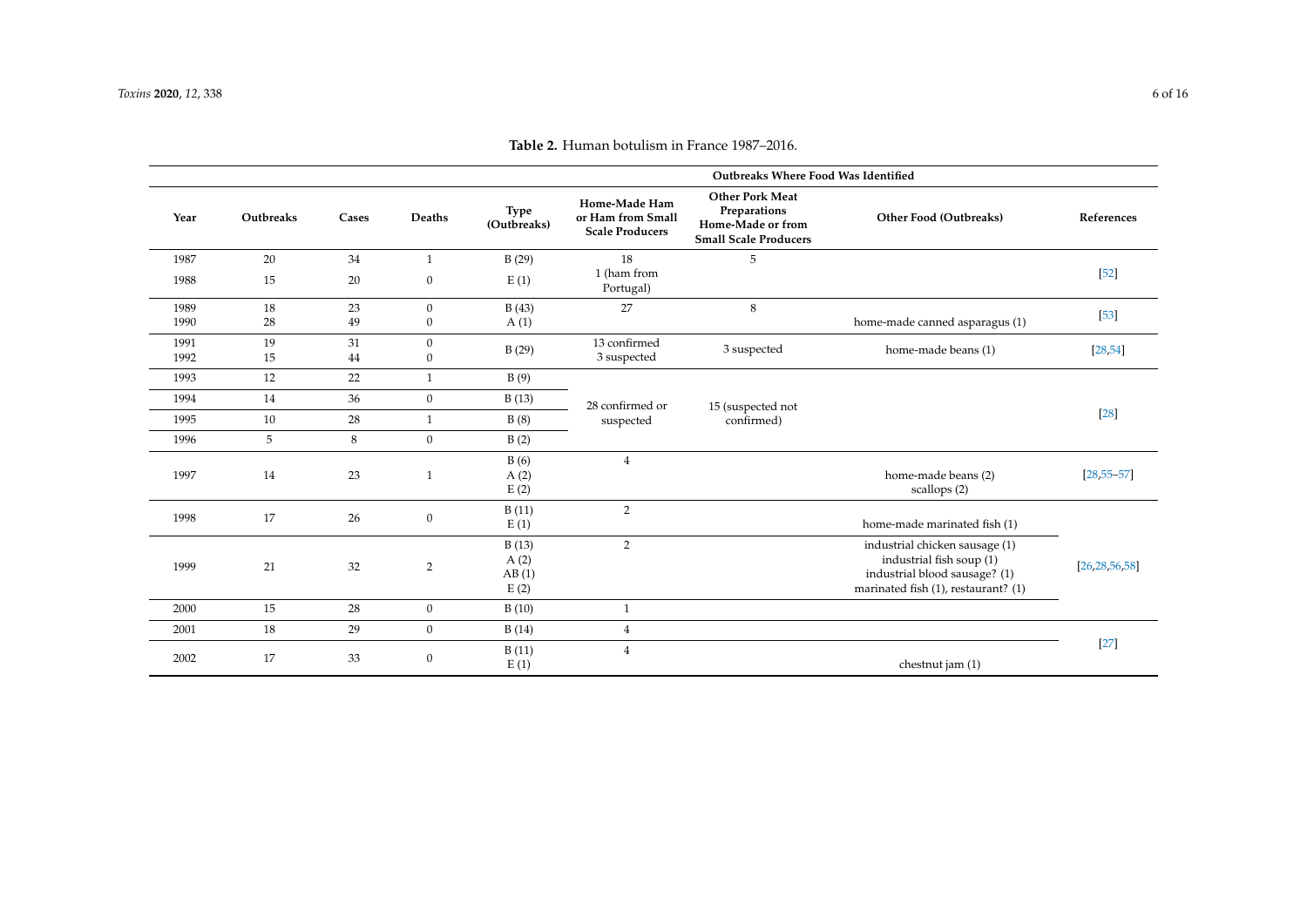|      | Outbreaks Where Food Was Identified |       |                  |                            |                                                                     |                                                                                             |                                                                                                                                |                 |
|------|-------------------------------------|-------|------------------|----------------------------|---------------------------------------------------------------------|---------------------------------------------------------------------------------------------|--------------------------------------------------------------------------------------------------------------------------------|-----------------|
| Year | Outbreaks                           | Cases | Deaths           | <b>Type</b><br>(Outbreaks) | <b>Home-Made Ham</b><br>or Ham from Small<br><b>Scale Producers</b> | <b>Other Pork Meat</b><br>Preparations<br>Home-Made or from<br><b>Small Scale Producers</b> | Other Food (Outbreaks)                                                                                                         | References      |
| 2003 | 22                                  | 43    | $\boldsymbol{0}$ | B(16)                      | $\overline{4}$                                                      | home-made pork meat<br>preparation (1)                                                      | industrial beef sausage (3)                                                                                                    |                 |
|      |                                     |       |                  | E(3)                       |                                                                     |                                                                                             | canned sardines? (1)                                                                                                           |                 |
| 2004 | 13                                  | 21    | $\overline{0}$   | B(12)                      | $\overline{2}$                                                      |                                                                                             |                                                                                                                                | [25, 59]        |
| 2005 | 16                                  | 23    | $\overline{0}$   | B(14)                      | 5                                                                   | home-made pie (1)                                                                           | boar meat preparation (1)                                                                                                      |                 |
| 2006 | 5                                   | 9     | $\mathbf{0}$     | B(1)<br>A(1)               |                                                                     | home-made pie (1)                                                                           |                                                                                                                                |                 |
| 2007 | 6                                   | 11    | $\boldsymbol{0}$ | B(5)<br>A(1)               | $\overline{2}$                                                      |                                                                                             |                                                                                                                                |                 |
| 2008 | 6                                   | 9     | $\mathbf{0}$     | B(3)                       |                                                                     |                                                                                             | industrial enchiladas with chicken meat (1)                                                                                    |                 |
|      |                                     |       |                  | A(2)                       |                                                                     |                                                                                             | subtype A7<br>home-made pumpkin jam (1) subtype A1(F)                                                                          | $[30, 60 - 62]$ |
|      |                                     |       |                  | B(7)                       | 2 <sup>1</sup>                                                      |                                                                                             | boar meat preparation (1)                                                                                                      |                 |
| 2009 | 12                                  | 27    | $\boldsymbol{0}$ | A(2)<br>E(1)               |                                                                     |                                                                                             | vacuum-packed hot-smoked whitefish (1)                                                                                         |                 |
| 2010 | $\overline{7}$                      | 24    | $\mathbf{1}$     | B(5)                       | $\overline{4}$                                                      |                                                                                             | home-made canned asparagus (1)<br>subtype B2                                                                                   |                 |
|      |                                     |       |                  | A(2)                       |                                                                     |                                                                                             | home-made beans (1) subtype A2                                                                                                 |                 |
|      |                                     |       |                  | B(2)                       |                                                                     |                                                                                             | home-made canned spinach (1) subtype B2                                                                                        |                 |
| 2011 | 9                                   | 17    | $\boldsymbol{0}$ | A(5)                       |                                                                     |                                                                                             | commercial tapenades with olives and dried<br>tomatoes (2) subtype A1(B)<br>industrial fresh pasta carbonara (1)<br>subtype A5 | [31, 63, 64]    |
|      |                                     |       |                  | E(1)                       |                                                                     |                                                                                             |                                                                                                                                |                 |
|      | 8                                   | 10    | $\boldsymbol{0}$ | B(3)                       | 2                                                                   | industrial pie (1)                                                                          |                                                                                                                                |                 |
| 2012 |                                     |       |                  | A(4)                       |                                                                     |                                                                                             | home-made canned eggplant (1) subtype<br>A1(B)                                                                                 |                 |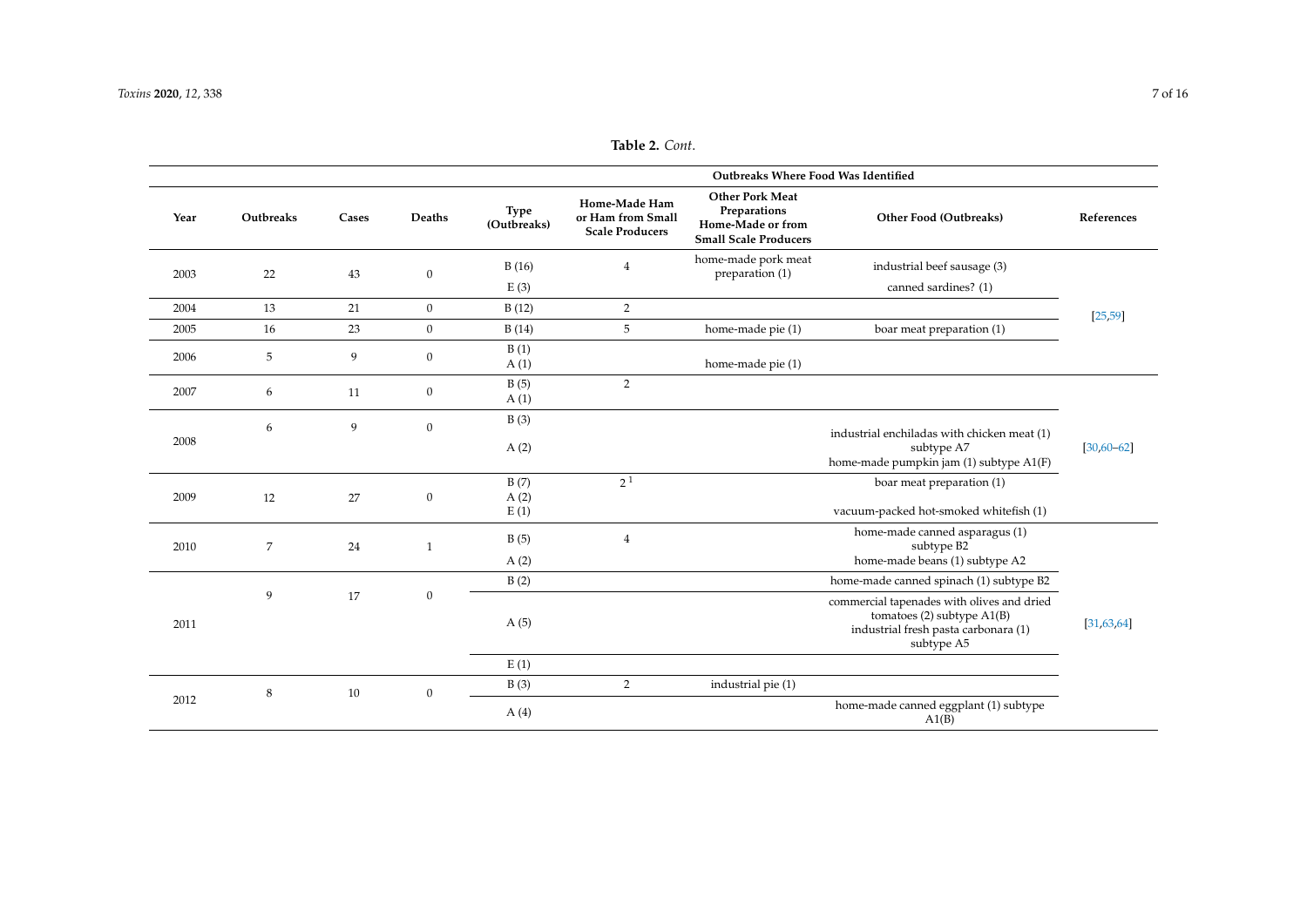|       |                |       |                  | Outbreaks Where Food Was Identified |                                                              |                                                                                             |                                                           |                 |
|-------|----------------|-------|------------------|-------------------------------------|--------------------------------------------------------------|---------------------------------------------------------------------------------------------|-----------------------------------------------------------|-----------------|
| Year  | Outbreaks      | Cases | Deaths           | Type<br>(Outbreaks)                 | Home-Made Ham<br>or Ham from Small<br><b>Scale Producers</b> | <b>Other Pork Meat</b><br>Preparations<br>Home-Made or from<br><b>Small Scale Producers</b> | Other Food (Outbreaks)                                    | References      |
| 2013  | 11             | 18    | $\boldsymbol{0}$ | B(6)<br>A(4)                        | 2, subtype B4                                                | chorizo (Portugal) (1)                                                                      |                                                           |                 |
| 2014  | $\overline{4}$ | 11    | $\boldsymbol{0}$ | B(2)<br>F(1)                        | $\mathbf{1}$                                                 |                                                                                             |                                                           |                 |
|       |                |       |                  | B(8)                                | 2, subtype B4                                                | pie (Poland) (1)<br>subtype B4<br>chorizo (Portugal) (1)                                    |                                                           | $[29, 65 - 69]$ |
| 2015  | 14             | 21    | $\mathbf{1}$     | A(1)                                |                                                              |                                                                                             | home-made pheasant pâté (1) subtype A1                    |                 |
|       |                |       |                  | F(1)                                |                                                              |                                                                                             | industrial ground meat, Bolognese sauce (1)<br>subtype F7 |                 |
| 2016  | 13             | 21    | $\mathbf{1}$     | B(10)<br>A(1)                       | 4, subtype B4                                                |                                                                                             |                                                           |                 |
|       |                |       |                  | B(254)                              | B(136)                                                       | B (19 confirmed,<br>18 suspected)                                                           | home-made food (5)<br>industrial food (4)                 |                 |
| Total | 402            | 731   | 9                | A(28)                               |                                                              | A(1)                                                                                        | home-made food (6)<br>industrial food (5)                 |                 |
|       |                |       |                  | AB(2)                               |                                                              |                                                                                             | industrial food (1)                                       |                 |
|       |                |       |                  | E(12)                               | E(2)                                                         |                                                                                             | home-made food (2)<br>industrial food (4)                 |                 |
|       |                |       |                  | F(2)                                |                                                              |                                                                                             | industrial food (1)                                       |                 |

<span id="page-7-0"></span> $1$  A ham involved in an outbreak (2 cases) contained both BoNT/B and BoNT/E [\[62\]](#page-14-15).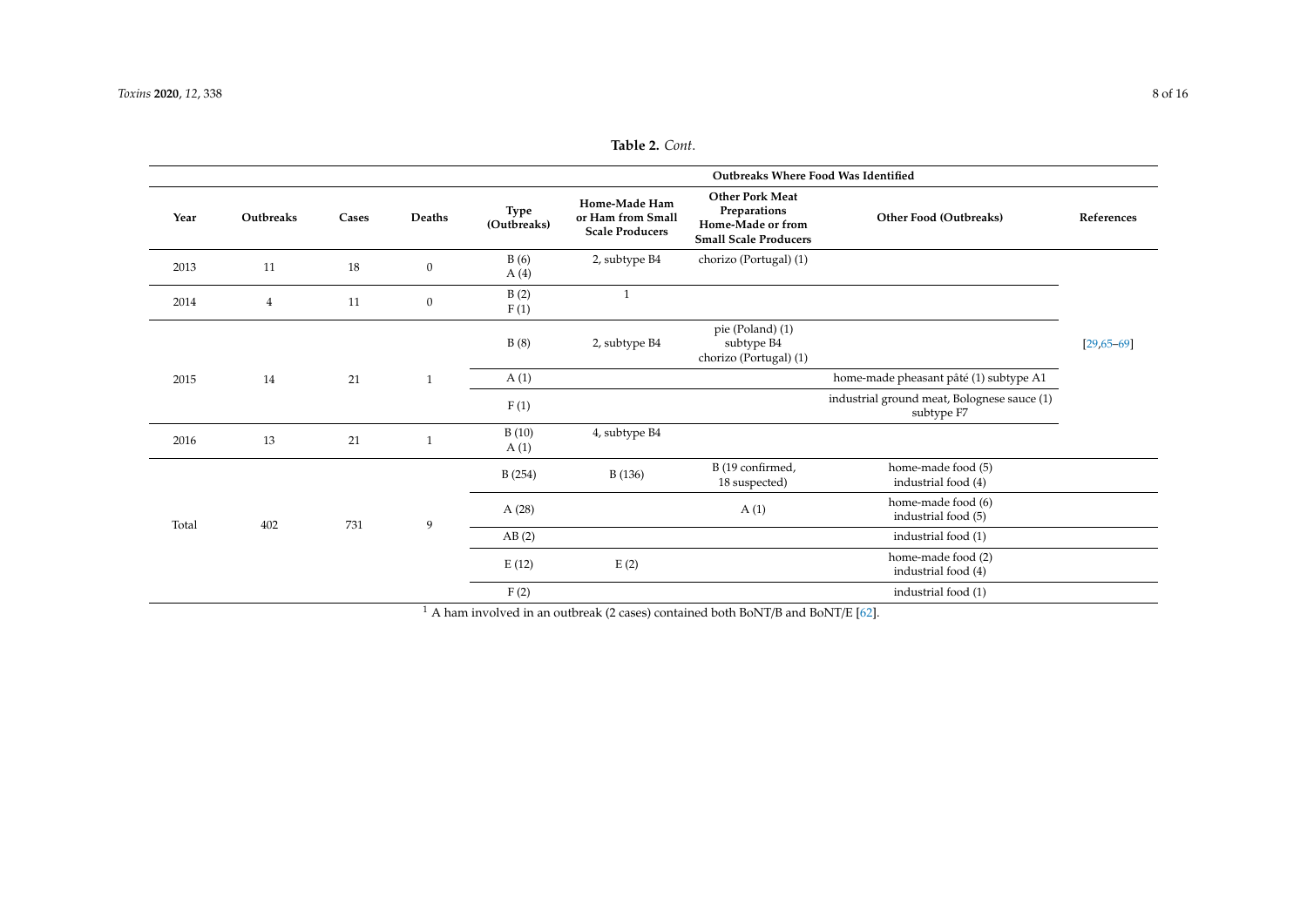The food origin of botulism was identified in less than half of the outbreaks (185, 46.0% of the outbreaks). It could not be ruled out that other forms of botulism were involved. Wound botulism was excluded in the absence of wound. Food-borne botulism or possibly botulism by intestinal colonization, which also involves an initial oral contamination most probably by food, were the most likely forms of human botulism. The identification of contaminated food was often problematic. Indeed, the incubation period and the delay of suspicion/diagnosis of clinical botulism by physicians who often have no experience in this disease, induce a late investigation of the contaminated foods. Very often there was no leftover of the food responsible for botulism; the contaminated meals being totally consumed or the leftovers being discarded. Traditional hams which consist of large pieces of meat were the most often available food for investigation. Indeed, ham from home-made preparation or from small scale producers was involved in 73.5% of the botulism outbreaks with identified food source. Ham and other pork/boar meat preparations were responsible for most of the identified botulism outbreaks (83.7%) (Table [2\)](#page-7-0). These outbreaks were type B botulism, more specifically B4, except one type A outbreak from home-made pie, and one type E outbreak from ham (Table [2\)](#page-7-0). In another outbreak, the ham contained both BoNT/B and BoNT/E [\[62\]](#page-14-19). The other sources of botulism were home-made canned vegetables or fruits (beans, asparagus, eggplant, spinach, pumpkin, chestnut) in nine outbreaks, home-made meat or fish preparations in four outbreaks, and industrial foods (fish soup, chicken/beef sausage, chicken/enchiladas, ground meat, olives/dried tomatoes, fresh pasta carbonara) in 14 outbreaks (Table [2\)](#page-7-0). Most of the outbreaks with non-pork meat were type A botulism. Home-made canned vegetables (beans, asparagus, spinach) and beef/chicken sausages were responsible for three and two type B botulism outbreaks, respectively. Two outbreaks of type E botulism were due to home-made marinated fish and commercial preserved fish/sea products were involved in at least four outbreaks. A vacuum-packed hot-smoked whitefish processed in Canada, purchased by a family in Finland, and later consumed in France caused type E botulism in three persons [\[61\]](#page-14-20). An industrial ground meat prepared in restaurant was identified as the source of one outbreak of *C. baratii* type F botulism [\[68\]](#page-15-1). The origin of the other *C. baratii* type F outbreak was not identified.

### **3. Infant Botulism and Botulism by Intestinal Colonization**

The first case of infant botulism was identified in France in 2004. During the period 2004–2016, 15 infant botulism cases and two botulism cases by intestinal colonization in 12- and 18-months old infants were reported (Table [3\)](#page-9-0). Nine were type A botulism and eight type B. The origin of these botulism cases was not identified. All the food samples possibly involved in these cases that have been investigated were negative. Six babies received honey. However, no *C. botulinum* spores were detected in any of the six honey samples. Environmental contamination was suspected in two cases. A 2-month old girl living close to a thermal power station that intermittently releases sprays of vapor and smoke/dust, developed several relapses of botulism. *C. botulinum* A2 resistant to β-lactams was isolated on stools up to 110 days after onset [\[70\]](#page-15-2). In the second outbreak, a 5-month old male infant exclusively breastfed was living close to a construction site. He presented clinical symptoms of botulism and BoNT/B was detected in his stools. *C. botulinum* B was isolated from stool as well as from three soil samples of the active construction site [\[71\]](#page-15-3). Exposure to dust containing *C. botulinum* spores was the only risk factor possibly involved in these two infant botulism cases.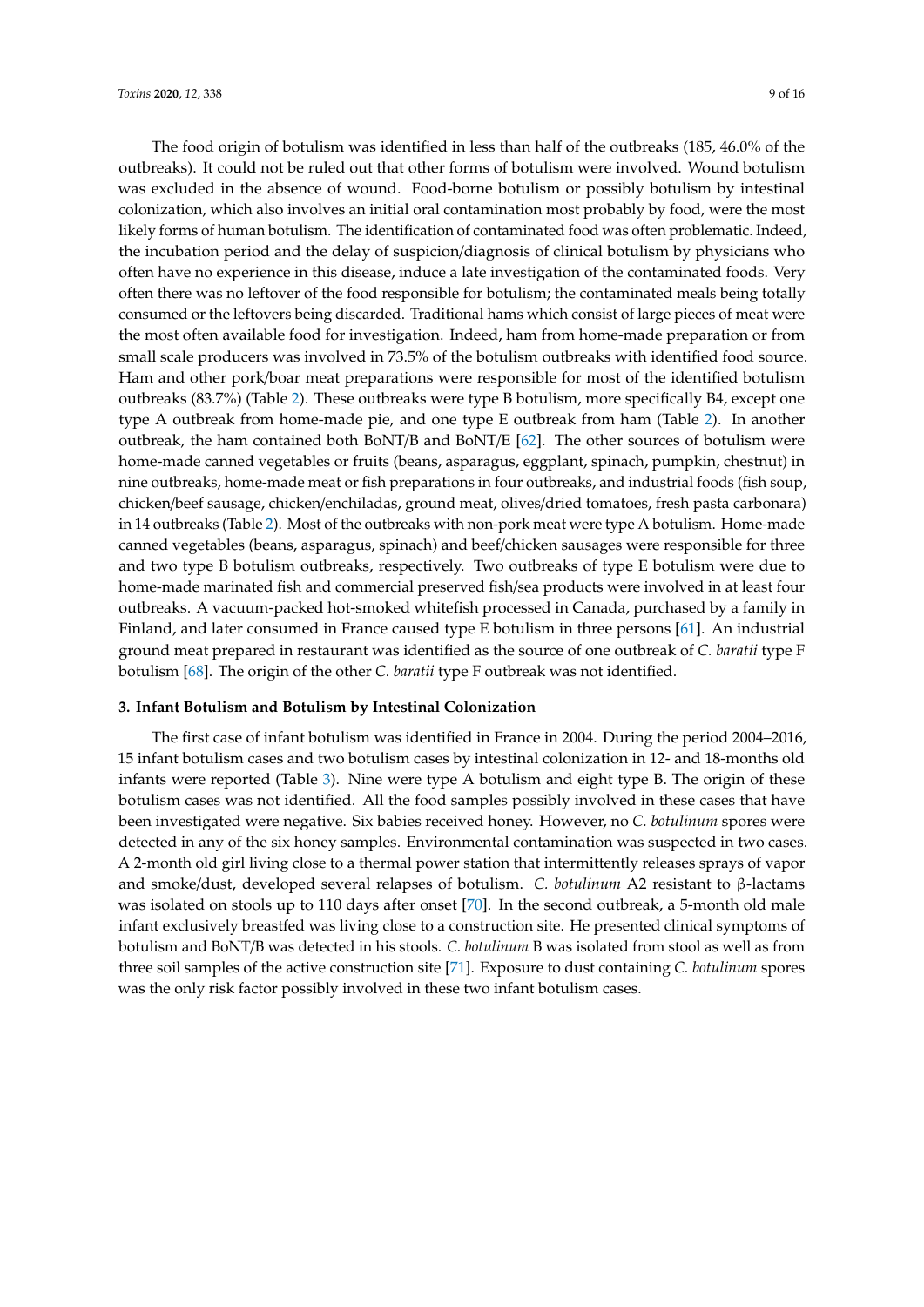| Year | <b>Sex</b>   | Age              | Toxin in<br>Serum | Toxin in<br><b>Stool</b> | <b>Toxin in Stool</b><br>Titer MLD/g | C. botulinum in Stool                 |
|------|--------------|------------------|-------------------|--------------------------|--------------------------------------|---------------------------------------|
| 2004 | F            | 17d              | B                 | nd                       | nd                                   | A <sub>1</sub>                        |
| 2005 | F            | 6 m              | B                 | nd                       | nd                                   | B <sub>5</sub>                        |
| 2006 | $\mathbf{F}$ | 2 <sub>m</sub>   | A                 | A                        | 80                                   | A2                                    |
| 2007 | $\mathbf{F}$ | 5 <sub>m</sub>   | A                 | A                        | nd                                   | A2                                    |
| 2008 | F            | 4 <sub>m</sub>   | B                 | B                        | 20                                   | culture and PCR<br>detection negative |
| 2009 | F            | 2.5 <sub>m</sub> | A                 | Α                        | 1000                                 | A1(B)                                 |
| 2009 | $\mathbf{F}$ | 18 <sub>m</sub>  | neg               | neg                      |                                      | B2                                    |
| 2009 | $\mathbf{F}$ | 6 m              | neg               | Α                        | 20                                   | A2                                    |
| 2011 | F            | 2.5 <sub>m</sub> | A                 | A                        | 100,000                              | A2                                    |
| 2011 | F            | 12 <sub>m</sub>  | B                 | B                        | 600                                  | B2                                    |
| 2012 | F            | 4 <sub>m</sub>   | neg               | A                        | 7000                                 | A1(B)                                 |
| 2013 | F            | 1 <sub>m</sub>   | neg               | B                        | 12,000                               | Bf2                                   |
| 2013 | F            | 3 <sub>m</sub>   | neg               | A                        | 4800-300,000 <sup>1</sup>            | A2 $β$ -lactam resistant              |
| 2013 | M            | 6 m              | neg               | B                        | 340                                  | <b>Bf</b>                             |
| 2013 | M            | 6 m              | A                 | A                        | 10,240                               | A2                                    |
| 2015 | M            | $2\ {\rm m}$     | neg               | B                        | 6000                                 | B <sub>5</sub>                        |
| 2016 | F            | 6 m              | neg               | B                        | 2000                                 | B2                                    |

<span id="page-9-0"></span>**Table 3.** Infant botulism and botulism by intestinal colonization. Infant botulism cases in France from 2004 to 2016 according to [\[29](#page-13-21)[,31,](#page-13-22)[70](#page-15-2)[–75\]](#page-15-4).

 $<sup>1</sup>$  several titrations during the course of the disease. nd, not done. neg, negative.</sup>

In addition, a 10-year boy with history of Meckel's diverticulum and chronic constipation, presented dysarthria, dry mouth, hypotony, respiratory failure, and a cardiac arrest in 2011. Stool analyses were positive for *C. butyricum* E5 by PCR and DNA sequencing up to 2 months after discharge. Botulism by intestinal colonization with neurotoxigenic *C. butyricum* from undetermined origin was strongly suspected in this boy [\[31\]](#page-13-22). Botulism by intestinal colonization with *C. butyricum* type E was also found in two young boys having a Meckel's diverticulum in Italy [\[76\]](#page-15-5).

### **4. Wound Botulism and Inhalational Botulism**

One case of wound botulism has been reported in a man with open leg fracture in 2008. The wound was suppurative and the patient developed signs of paralysis. BoNT/B was detected in the patient's serum [\[30\]](#page-13-30).

Two young men who inhaled cocaine, presented mild form of botulism. BoNT/B was identified in the serum of one of the two patients [\[77\]](#page-15-6).

### **5. Discussion**

Human botulism form and incidence are variable according to the countries and depend notably on the dietary habits. In France, food-borne botulism is the most prevalent form of botulism. In Europe, Italy has also a high incidence of human food-borne botulism [\[78\]](#page-15-7). In contrast to Italy where food-borne botulism is mainly caused by canned vegetables, the disease in France is mainly due to pork meat products, more specifically to cured ham, and the most prevalent form of botulism is type B. Pigs are often healthy carriers of *C. botulinum* B in their digestive tract [\[79](#page-15-8)[–82\]](#page-15-9). Pork meat can be contaminated by intestinal *C. botulinum* spores, and preparations of uncooked and salted ham followed by storage at room temperature for several weeks or months facilitate *C. botulinum* growth and toxin production especially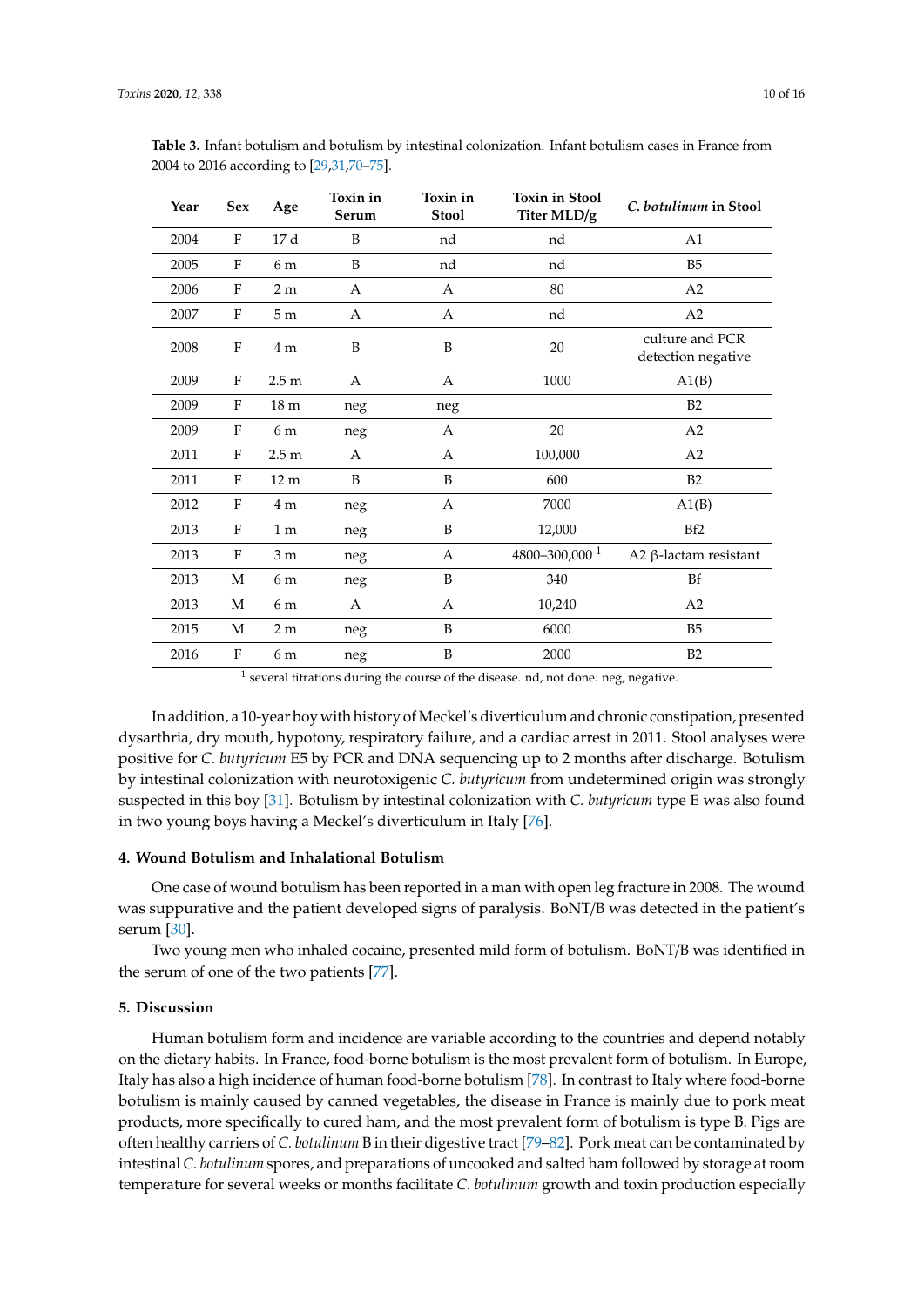if the salt concentration is insufficient (lower than 5%) [\[83\]](#page-15-10). It is noteworthy that the *C. botulinum* strains isolated from ham were type B4 from group II (non-proteolytic strains), whereas the strains from canned vegetables were type B2 from *C. botulinum* group I (proteolytic strains). The incidence of human botulism was high at the beginning of the 20th century and then declined progressively (Figure [1\)](#page-2-0). Improved sanitary conditions of ham preparation and storage likely contributed to the prevention of botulism outbreaks. Moreover, home-made preparations of ham and other pork products are less and less in use by the families in favor of industrial foods prepared in more strict safety conditions. Albeit botulism outbreaks can occur in all parts of France, type B botulism from ham and other pork meat preparations were mainly observed in the areas in the center of France where these foods are traditional [\[29,](#page-13-21)[31\]](#page-13-22).

BoNT/B concentrations in hams responsible for human botulism are variable from 4 to 60,000 mouse lethal doses (MLD)/g (Table [4\)](#page-10-0). The toxin content can also differ in different parts of the same ham. For example, four samples of a same ham yielded <4, 4, 8, and 1000 MLD/g [\[29\]](#page-13-21). If we consider the common lowest BoNT/B concentration of 40 MLD/g (Table [2\)](#page-7-0) and usual average portion of 100 g consumed by the patients, the minimal toxic dose by oral route is about 4000 MLD for an adult. Taking account of a 100-fold activation by trypsin of BoNT/B4 from *C. botulinum* group II as reported in ham sample tested by mouse bioassay before and after trypsinization [\[62\]](#page-14-19) and of the value of 8.3 pg for 1 MLD50 of purified BoNT/B [\[84\]](#page-15-11), the BoNT/B minimal toxic dose is estimated to 400,000 MLD or 3.2 µg by oral route to induce botulism symptoms in an adult. Minimal doses of 30–100 ng of BoNT/B have been reported to induce food-borne botulism in humans [\[85\]](#page-15-12). These values match our estimations without considering trypsin activation.

| BoNT/B (MLD/g) | Number of Ham Samples (Total 26) |
|----------------|----------------------------------|
| 60,000         | $\mathbf{1}$                     |
| 40,000         | 1                                |
| 20,000         | 4                                |
| 12,000         | $\mathbf{1}$                     |
| 10,000         | 1                                |
| 8000           | 1                                |
| 5000           | 1                                |
| 4000           | 1                                |
| 3000           | 1                                |
| 2000           | 1                                |
| 1000           | 1                                |
| 400            | 1                                |
| 300            | 1                                |
| 200            | 2                                |
| 140            | 1                                |
| 40             | 4                                |
| 20             | 1                                |
| 10             | 1                                |
| 4              | 1                                |

<span id="page-10-0"></span>**Table 4.** BoNT/B concentration in ham (mouse lethal dose (MLD)/g) responsible for human botulism (2003–2016). *Clostridium botulinum* B4 was identified in these samples [\[25,](#page-13-31)[29](#page-13-21)[–31\]](#page-13-22).

The origin of contamination by *C. botulinum* E of two hams responsible for two outbreaks was undetermined. A possible explanation could be the use of marine salt possibly contaminated with *C. botulinum* E spores for the preparation of the hams [\[31\]](#page-13-22).

Food-borne botulism type A was rare in France before 1997. It was more prevalent in the recent period 1997–2013 (Figure [1\)](#page-2-0). The main origin was home-made canned vegetables (asparagus, beans, eggplant, pumpkin jam) and commercial foods (fish soup, enchiladas, tapenades with olives/dried tomatoes, fresh pasta carbonara). Two outbreaks were related to home-made meat preparations (pheasant, pork meat pie) (Table [2\)](#page-7-0). The commercial foods responsible for food-borne botulism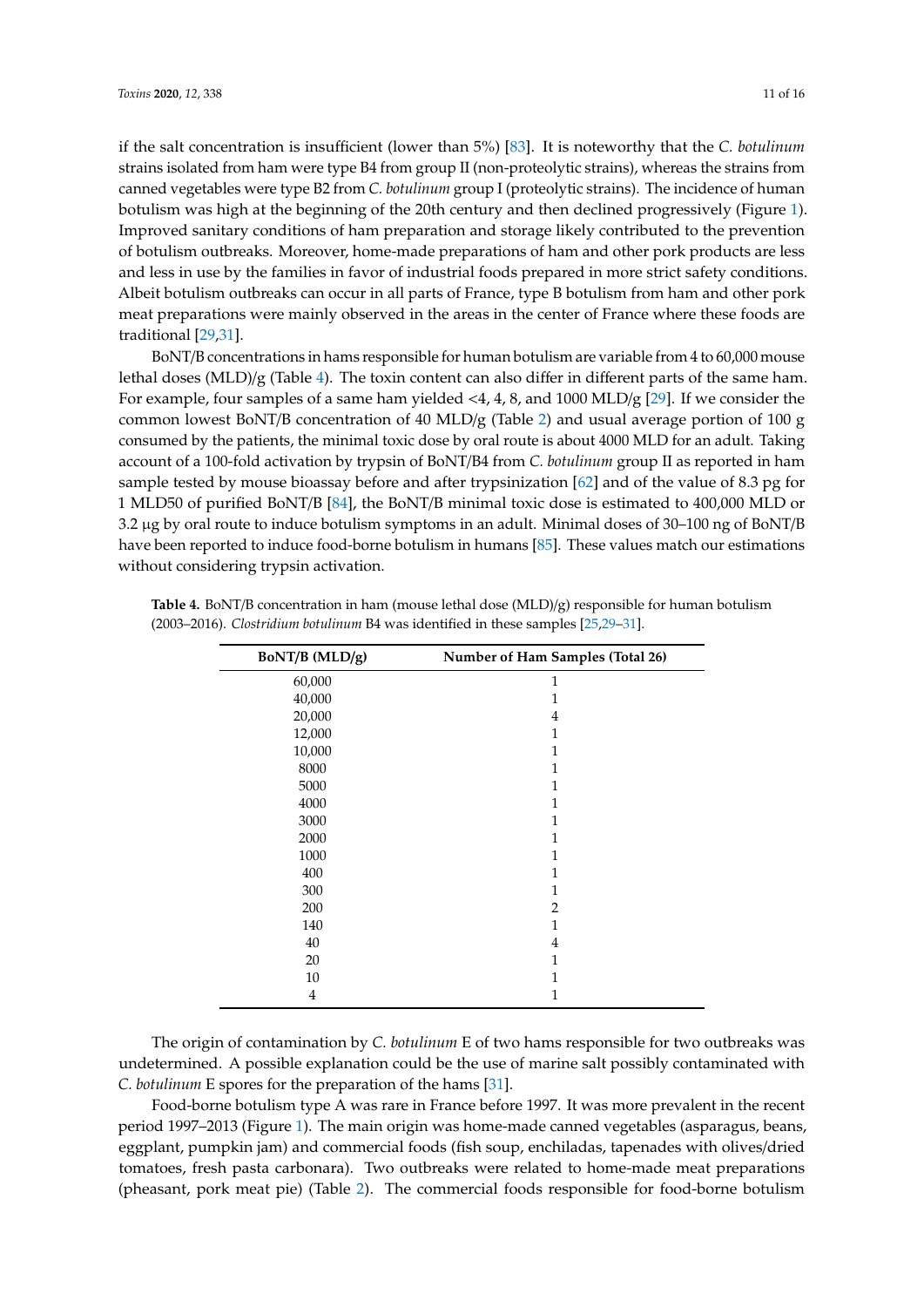were consumed after the indicated expiry date and were stored at room temperature instead of cold conditions.

Type E botulism was not usual in France, and was mainly due to imported canned or preserved fish and sea food products. Very rare atypical botulism types were observed such as type C botulism in two patients [\[46\]](#page-14-1), type AB [\[47\]](#page-14-2), and *C. baratii* type F in two outbreaks [\[67](#page-14-21)[,68\]](#page-15-1). Interestingly, an atypical non-neurotoxigenic *Clostridium* strain related to group III *C. botulinum* D/C was isolated from the blood of a 83-year old patient who died from a sepsis syndrome without the characteristic symptom of flaccid paralysis in 2010 [\[86\]](#page-15-13).

Botulism outbreaks in France commonly concerned a low number of patients by outbreak. Independent unique cases are considered as distinct outbreaks including one case each. The size of the botulism outbreaks ranged from 1 to 6 as observed in the period 1998–2016 and most of the outbreaks (72%) consisted of only one patient (Table [5\)](#page-11-0). The two largest outbreaks involved 32 and 37 cases and were due to industrial cheese [\[33,](#page-13-16)[43\]](#page-13-19).

| Number of Cases/Outbreak | <b>Number of Outbreaks</b> |
|--------------------------|----------------------------|
| n                        | h                          |
| 5                        |                            |
|                          |                            |
| З                        | 21                         |
|                          | 33                         |
|                          | 170                        |

<span id="page-11-0"></span>**Table 5.** Size of human botulism outbreaks in France (1998–2016, 235 outbreaks) [\[27–](#page-13-32)[31\]](#page-13-22).

Infant botulism in France was rare (17 cases from 2004 to 2016) compared to the US (110–150 cases/year) [\[87\]](#page-15-14) and Italy (36 cases between 1986 and 2015) [\[78\]](#page-15-7). The origin of infant botulism was undetermined except in two cases where environmental contamination was strongly suspected. It is not precluded that a higher number of undiagnosed cases could occur. Indeed, infant botulism is a rare disease and sometimes the pediatricians did not suspect this disease even in the presence of characteristic signs of paralysis and constipation. Moreover, some of them ruled out a diagnosis of infant botulism when the babies did not have honey, since they considered that honey was the unique source of contamination.

The other forms of botulism were exceptional in France. One wound botulism case and two botulism cases by inhalation in drug users were reported [\[30,](#page-13-30)[77\]](#page-15-6).

Food-borne botulism is the most severe food-borne poisoning and represents a public health concern in France. Albeit the incidence of food-borne botulism declined since the second world war which induced a high number of cases due to poor safety conditions of food preparations, botulism cases were still observed in the recent period. Home-made and small-scale preparations of cured ham were the main source of food-borne type B botulism in France. However, in the recent periods, a wider diversity of botulism types and food origin, including industrial products, were reported. Severe cases of botulism type A and F, as well as botulism type E were more frequent since 2000. It is noteworthy that the overall mortality of human botulism in France is low and was decreasing over time likely due to the predominance of botulism type B that is less severe than botulism types A and E as well as to better medical management including mechanical ventilation in the recent period (Table [6\)](#page-12-10). Albeit rare, the severity of botulism justifies its continued surveillance and recommendations to industries and consumers regarding hygiene and food preservation practices.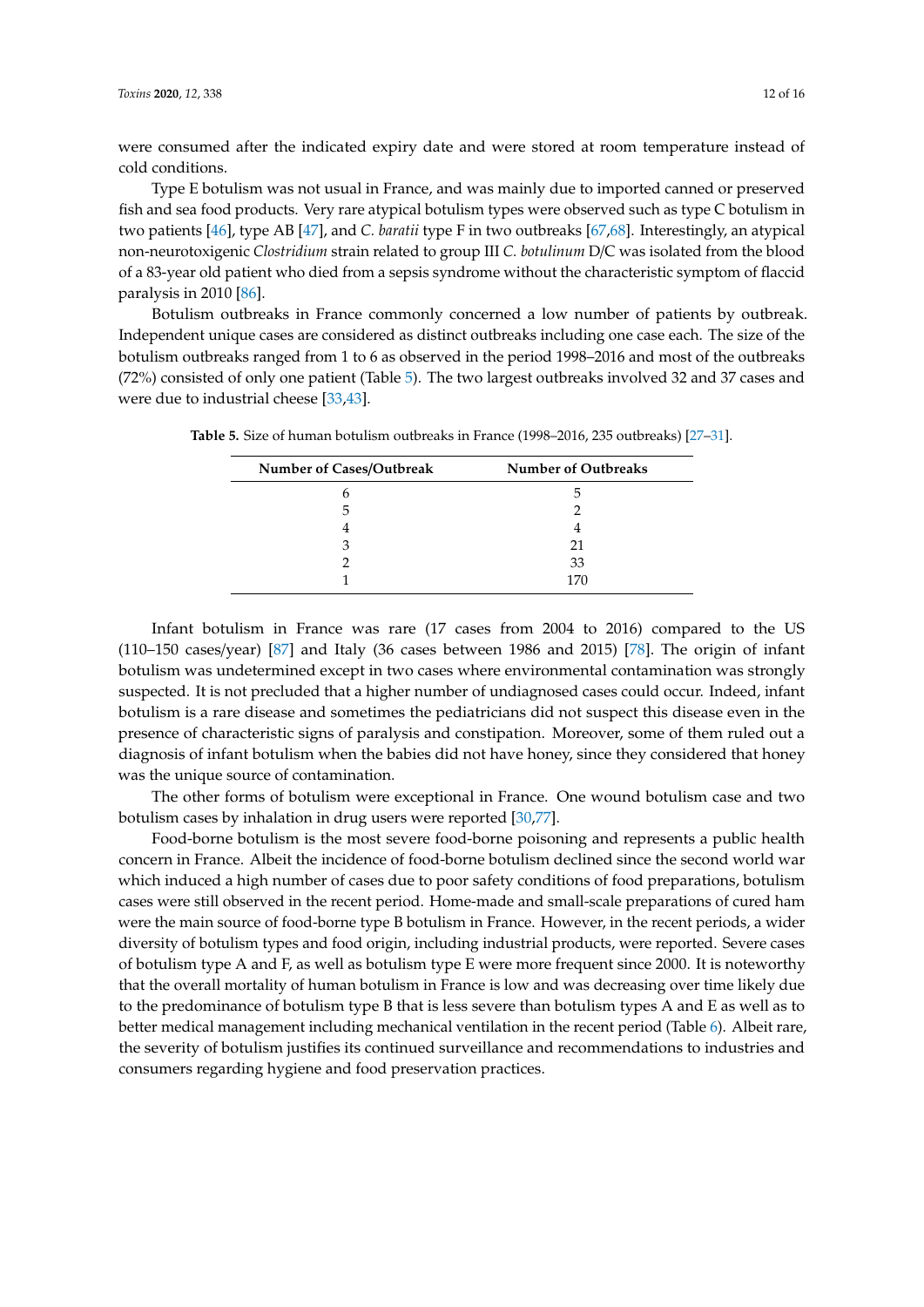<span id="page-12-10"></span>

| Years     | <b>Number of Cases</b> | <b>Deaths</b> | % Death |
|-----------|------------------------|---------------|---------|
| 1956–1970 | 337                    | 17            | 5.0     |
| 1971–1980 | 621                    | 16            | 2.6     |
| 1981-1990 | 293                    | 12            | 4.1     |
| 1991–2000 | 278                    | 5             | 1.8     |
| 2001-2016 | 317                    | 3             | 0.9     |

**Table 6.** Botulism mortality in the period 1956–2016 [\[26](#page-13-33)[–31](#page-13-22)[,33,](#page-13-16)[41,](#page-13-17)[57\]](#page-14-22).

**Author Contributions:** Conceptualization, M.R.P.; Writing and editing, M.R.P.; review, C.R.-E. and E.L. All authors have read and agreed to the published version of the manuscript.

**Funding:** This research received no external funding.

**Conflicts of Interest:** The authors declare no conflict of interest.

## **References**

- <span id="page-12-0"></span>1. Peck, M.W.; Smith, T.J.; Anniballi, F.; Austin, J.W.; Bano, L.; Bradshaw, M.; Cuervo, P.; Cheng, L.W.; Derman, Y.; Dorner, B.G.; et al. Historical Perspectives and Guidelines for Botulinum Neurotoxin Subtype Nomenclature. *Toxins* **2017**, *9*, 38. [\[CrossRef\]](http://dx.doi.org/10.3390/toxins9010038)
- <span id="page-12-1"></span>2. Zhang, S.; Masuyer, G.; Zhang, J.; Shen, Y.; Lundin, D.; Henriksson, L.; Miyashita, S.I.; Martinez-Carranza, M.; Dong, M.; Stenmark, P. Identification and characterization of a novel botulinum neurotoxin. *Nat. Commun.* **2017**, *8*, 14130. [\[CrossRef\]](http://dx.doi.org/10.1038/ncomms14130) [\[PubMed\]](http://www.ncbi.nlm.nih.gov/pubmed/28770820)
- <span id="page-12-2"></span>3. Zornetta, I.; Azarnia Tehran, D.; Arrigoni, G.; Anniballi, F.; Bano, L.; Leka, O.; Zanotti, G.; Binz, T.; Montecucco, C. The first non Clostridial botulinum-like toxin cleaves VAMP within the juxtamembrane domain. *Sci. Rep.* **2016**, *6*, 30257. [\[CrossRef\]](http://dx.doi.org/10.1038/srep30257) [\[PubMed\]](http://www.ncbi.nlm.nih.gov/pubmed/27443638)
- 4. Brunt, J.; Carter, A.T.; Stringer, S.C.; Peck, M.W. Identification of a novel botulinum neurotoxin gene cluster in Enterococcus. *FEBS Lett.* **2018**, *592*, 310–317. [\[CrossRef\]](http://dx.doi.org/10.1002/1873-3468.12969) [\[PubMed\]](http://www.ncbi.nlm.nih.gov/pubmed/29323697)
- 5. Zhang, S.; Lebreton, F.; Mansfield, M.J.; Miyashita, S.I.; Zhang, J.; Schwartzman, J.A.; Tao, L.; Masuyer, G.; Martinez-Carranza, M.; Stenmark, P.; et al. Identification of a Botulinum Neurotoxin-like Toxin in a Commensal Strain of Enterococcus faecium. *Cell Host Microbe* **2018**, *23*, 169–176. [\[CrossRef\]](http://dx.doi.org/10.1016/j.chom.2017.12.018) [\[PubMed\]](http://www.ncbi.nlm.nih.gov/pubmed/29396040)
- 6. Mansfield, M.J.; Wentz, T.G.; Zhang, S.; Lee, E.J.; Dong, M.; Sharma, S.K.; Doxey, A.C. Bioinformatic discovery of a toxin family in Chryseobacterium piperi with sequence similarity to botulinum neurotoxins. *Sci. Rep.* **2019**, *9*, 1634. [\[CrossRef\]](http://dx.doi.org/10.1038/s41598-018-37647-8) [\[PubMed\]](http://www.ncbi.nlm.nih.gov/pubmed/30733520)
- 7. Wentz, T.G.; Muruvanda, T.; Lomonaco, S.; Thirunavukkarasu, N.; Hoffmann, M.; Allard, M.W.; Hodge, D.R.; Pillai, S.P.; Hammack, T.S.; Brown, E.W.; et al. Closed Genome Sequence of Chryseobacterium piperi Strain CTM(T)/ATCC BAA-1782, a Gram-Negative Bacterium with Clostridial Neurotoxin-Like Coding Sequences. *Genome Announc.* **2017**, *5*, e01296-17. [\[CrossRef\]](http://dx.doi.org/10.1128/genomeA.01296-17) [\[PubMed\]](http://www.ncbi.nlm.nih.gov/pubmed/29192076)
- <span id="page-12-3"></span>8. Dong, M.; Stenmark, P. The Structure and Classification of Botulinum Toxins. In *Handbook of Experimental Pharmacology*; Springer: Berlin/Heidelberg, Germany, 2019; pp. 1–23. [\[CrossRef\]](http://dx.doi.org/10.1007/164_2019_342)
- <span id="page-12-4"></span>9. Rasetti-Escargueil, C.; Lemichez, E.; Popoff, M.R. Public Health Risk Associated with Botulism as Foodborne Zoonoses. *Toxins* **2019**, *12*, 17. [\[CrossRef\]](http://dx.doi.org/10.3390/toxins12010017)
- <span id="page-12-5"></span>10. Franz, D.R.; Pitt, L.M.; Clayton, M.A.; Hanes, M.A.; Rose, K.J. Efficacy of prophylactic and therapeutic administration of antitoxin for inhalation botulism. In *Botulinum and Tetanus Neurotoxins*; DasGupta, B.R., Ed.; Plenum Press: New York, NY, USA, 1993; pp. 473–476.
- <span id="page-12-9"></span>11. Popoff, M.R. Botulinum toxins, Diversity, Mode of Action, Epidemiology of Botulism in France. In *Botulinum Toxin*; Nikolay, S., Ed.; IntechOpen: London, UK, 2018; pp. 1–28. [\[CrossRef\]](http://dx.doi.org/10.5772/intechopen.79056)
- 12. Popoff, M.R.; Mazuet, C.; Poulain, B. Botulism and Tetanus. In *The Prokaryotes: Human Microbiology*, 4th ed.; Springer: Berlin/Heidelberg, Germany, 2013; Volume 5, pp. 247–290.
- <span id="page-12-6"></span>13. Sobel, J. Botulism. *Clin. Infect. Dis.* **2005**, *41*, 1167–1173. [\[CrossRef\]](http://dx.doi.org/10.1086/444507)
- <span id="page-12-7"></span>14. Erbguth, F.J.; Naumann, M. On the first systematic descriptions of botulism and botulinum toxin by Justinus Kerner (1786–1862). *J. Hist. Neurosci.* **2000**, *9*, 218–220. [\[CrossRef\]](http://dx.doi.org/10.1076/0964-704X(200008)9:2;1-Y;FT218)
- <span id="page-12-8"></span>15. Torrens, J.K. Clostridium botulinum was named because of association with "sausage poisoning". *BMJ* **1998**, *316*, 151. [\[CrossRef\]](http://dx.doi.org/10.1136/bmj.316.7125.151c) [\[PubMed\]](http://www.ncbi.nlm.nih.gov/pubmed/9490126)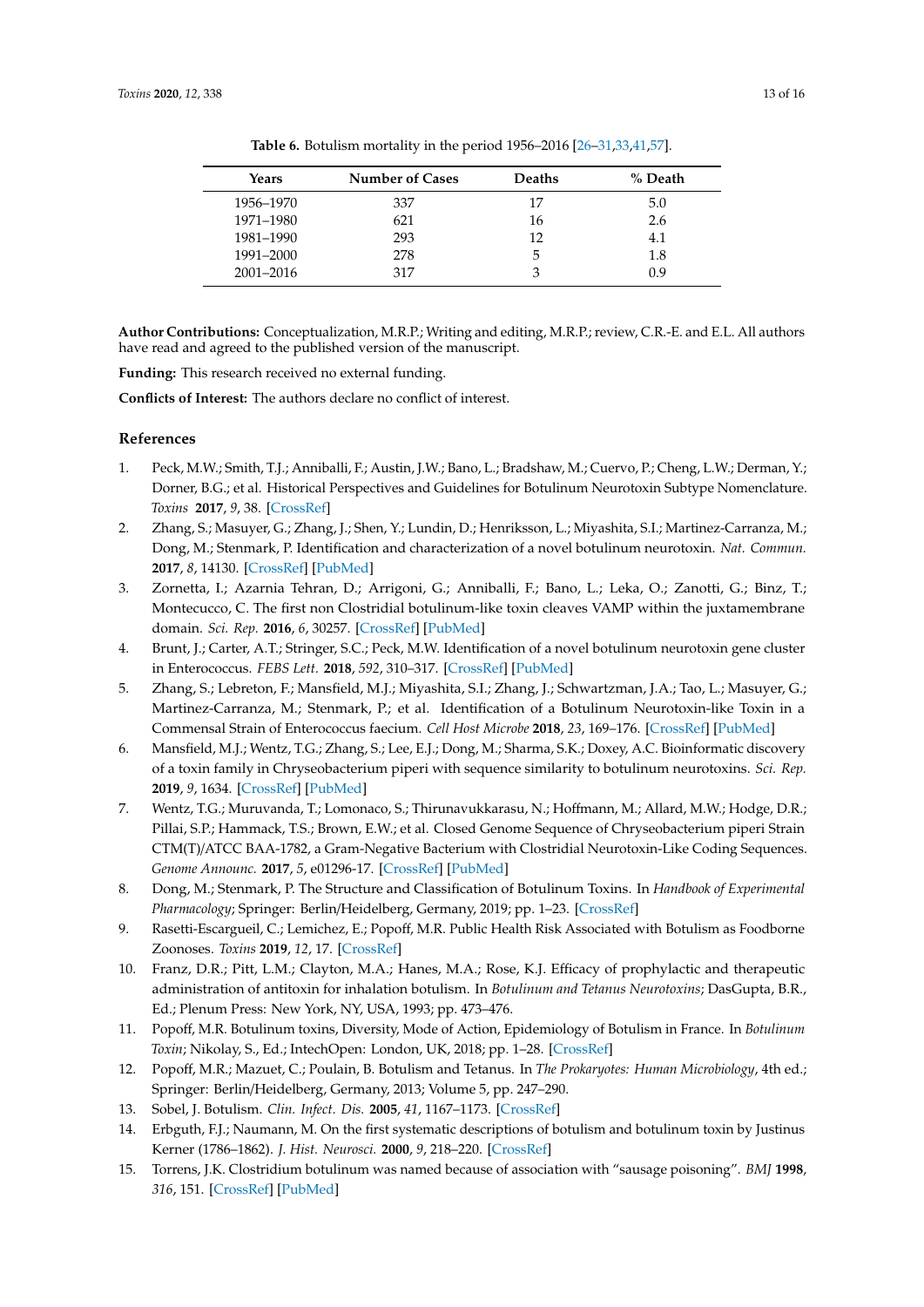- <span id="page-13-26"></span><span id="page-13-25"></span><span id="page-13-24"></span><span id="page-13-23"></span><span id="page-13-0"></span>16. Van Ermengem, E. Classics in infectious diseases. A new anaerobic bacillus and its relation to botulism. *Rev. Infect. Dis.* **1979**, *1*, 701–719. Originally published as "Van Ermengem, E. Ueber einen neuen anaeroben Bacillus und seine Beziehungen zum Botulismus". *Zeitschrift fur Hygiene und Infektionskrankheiten* **1897**, *26*, 1–56. [\[CrossRef\]](http://dx.doi.org/10.1093/clinids/1.4.701) [\[PubMed\]](http://www.ncbi.nlm.nih.gov/pubmed/399378)
- <span id="page-13-29"></span><span id="page-13-1"></span>17. Du Mesnil, O. Empoisonnement par de la viande de conserve. *Ann. Santé Publique* **1875**, *43*, 472–478.
- <span id="page-13-2"></span>18. Garcia, R.; Adrian, J. Nicolas Appert: Inventor and manufacturer. *Food Rev. Int.* **2009**, *25*, 115–125. [\[CrossRef\]](http://dx.doi.org/10.1080/87559120802682656)
- <span id="page-13-27"></span><span id="page-13-3"></span>19. Meyer, K.F. The status of botulism as a world health problem. *Bull. World Health Organ.* **1956**, *15*, 281–298.
- <span id="page-13-28"></span><span id="page-13-4"></span>20. Legroux, R.; Levaditi, J.C.; Jéramec, C. Le botulisme en France pendant l'occupation. *Presse Med.* **1947**, *57*, 109–110.
- <span id="page-13-5"></span>21. Marie, P.L. Un cas de botulisme. *Bull. Soc. Med. Hôp. Paris* **1920**, *37*, 1471–1475.
- <span id="page-13-6"></span>22. De Saint-Martin. Les manifestations oculaires de botulisme. *Bull. Soc. Med. Hôp. Paris* **1920**, *37*, 52–55.
- <span id="page-13-7"></span>23. Dreyfus, G.; Ravina, A.; Weill, J.; Orinstein, E.; Wimphen, A. Deux cas de botulisme consécutifs à l'ingestion d'épinards en conserve chez une fillette et son père diabétique. *Bull. Soc. Med. Hôp. Paris* **1936**, *60*, 891–896.
- <span id="page-13-8"></span>24. Legroux, R.; Jeramec, C.; Levaditi, J.C. Statistique du botulisme de l'occupation 1940–1944. *Bull. Acad. Med.* **1945**, *129*, 643–645.
- <span id="page-13-31"></span>25. Carlier, J.P.; Espié, E.; Popoff, M.R. Le botulisme en France, 2003–2006. *Bull. Epidemiol. Hebd.* **2007**, *31*, 281–284.
- <span id="page-13-33"></span>26. Carlier, J.P.; Henry, C.; Lorin, V.; Popoff, M.R. Le botulisme en France a la fin du deuxième millénaire (1998–2000). *Bull. Epidemiol. Hebd.* **2001**, *9*, 37–39.
- <span id="page-13-32"></span>27. Haeghebaert, S.; Carlier, J.P.; Popoff, M.R. Caractéristiques épidémiologiques du botulisme humain en France, 2001 et 2002. *Bul. Epidemiol. Hebd.* **2003**, *29*, 129–130.
- <span id="page-13-14"></span>28. Haeghebaert, S.; Popoff, M.R.; Carlier, J.P.; Pavillon, G.; Delarocque-Astagneau, E. Caractéristiques épidémiologiques du botulisme humain en France, 1991–2000. *Bul. Epidémiol. Hebd.* **2002**, *14*, 57–59.
- <span id="page-13-21"></span>29. Mazuet, C.; Silva, J.D.N.; Legeay, C.; Sautereau, J.; Popoff, M.R. Le botulisme humain en France, 2013–2016. *Bull. Epidémiol. Hebd.* **2018**, *3*, 46–54.
- <span id="page-13-30"></span>30. Mazuet, C.; Bouvet, P.; King, L.A.; Popoff, M.R. Le botulisme humain en France, 2007–2009. *Bull. Epidémiol. Hebd.* **2011**, *6*, 49–53.
- <span id="page-13-22"></span>31. Mazuet, C.; King, L.A.; Bouvet, P.; Legeay, C.; Sautereau, J.; Popoff, M.R. Le botulisme humain en France, 2010–2012. *Bull. Epidémiol. Hebd.* **2014**, *6*, 106–114.
- 32. Sebald, M. Le botulisme humain en France: 1970–1995: Les données du Centre de Référence sur les Anaérobies. *Rev. Epidemiol. Santé Publique* **1996**, *44*, S47.
- <span id="page-13-16"></span>33. Sebald, M.; Billon, J.; Cassaigne, R.; Rosset, R.; Poumeyrol, G. Le botulisme en France. Incidence, mortalité, aliments responsables avec étude des foyers dus à un aliment qui n'est pas de préparation familiale. *Med. Nutr.* **1980**, *16*, 262–268.
- 34. Weinberg, M.; Nativelle, R.; Prévot, A.R. *Les Microbes Anaérobies*; Masson et Cie: Paris, France, 1937; p. 1186.
- <span id="page-13-9"></span>35. Verge, J. Le Botulisme. *Rec. Med. Vet.* **1951**, *127*, 767–828.
- <span id="page-13-10"></span>36. Prevot, A.R.; Huet, M. Existence in France of human botulism due to fish and to Clostridium botulinum E. *Bull. Acad. Natl. Med.* **1951**, *135*, 432–435. [\[PubMed\]](http://www.ncbi.nlm.nih.gov/pubmed/14869880)
- <span id="page-13-11"></span>37. Prévot, A.R.; Loiseau, J.; Thévenrad, A. Nouveau cas de botulisme humain d'origine pisciaire. Résultat du traitement par l'anatoxine E. *Bull. Acad. Med.* **1952**, *136*, 663–664.
- <span id="page-13-12"></span>38. Sebald, M. On botulism in France from 1956 to 1970. *Bull. Acad. Natl. Med.* **1970**, *154*, 703–707.
- <span id="page-13-13"></span>39. Lamagnere, J.P.; Maupas, P.; Breteau, M.; Laugier, J.; Lamisse, F.; Gautier, J.; Desbuquois, G. Botulism. *Sem. Hop.* **1973**, *49*, 1077–1085.
- <span id="page-13-15"></span>40. Sebald, M.; Saimot, G. Toxémie botulique. Intérêt de sa mise en évidence dans le diagnostic du botulisme humain de type B. *Ann. Microbiol. (Paris)* **1973**, *124*, 61–69.
- <span id="page-13-17"></span>41. Olivares, R.; Hubert, B. Le botulisme en 1985 et 1986. *Bull. Epidémiol. Hebd.* **1987**, *29*, 113–115.
- <span id="page-13-18"></span>42. Carré, H.; Gledel, J.; Poumeyrol, M.; Sebald, M.; Thomas, G.; Veit, P. Enquète sur un foyer de botulisme. Nécessité du respect des bonnes pratiques professionnelles. *Med. Nutr.* **1987**, *23*, 391–397.
- <span id="page-13-19"></span>43. Sebald, M.; Jouglard, J.; Gilles, G. B botulism in man due to cheese (author's transl). *Ann. Microbiol. (Paris)* **1974**, *125A*, 349–357.
- <span id="page-13-20"></span>44. Blettery, B.; Soichot, P.; Virot, C.; Lorcerie, B.; Hillon, P. Type E botulism. Two recent cases (author's transl). *Nouv. Presse Med.* **1982**, *11*, 1131–1133.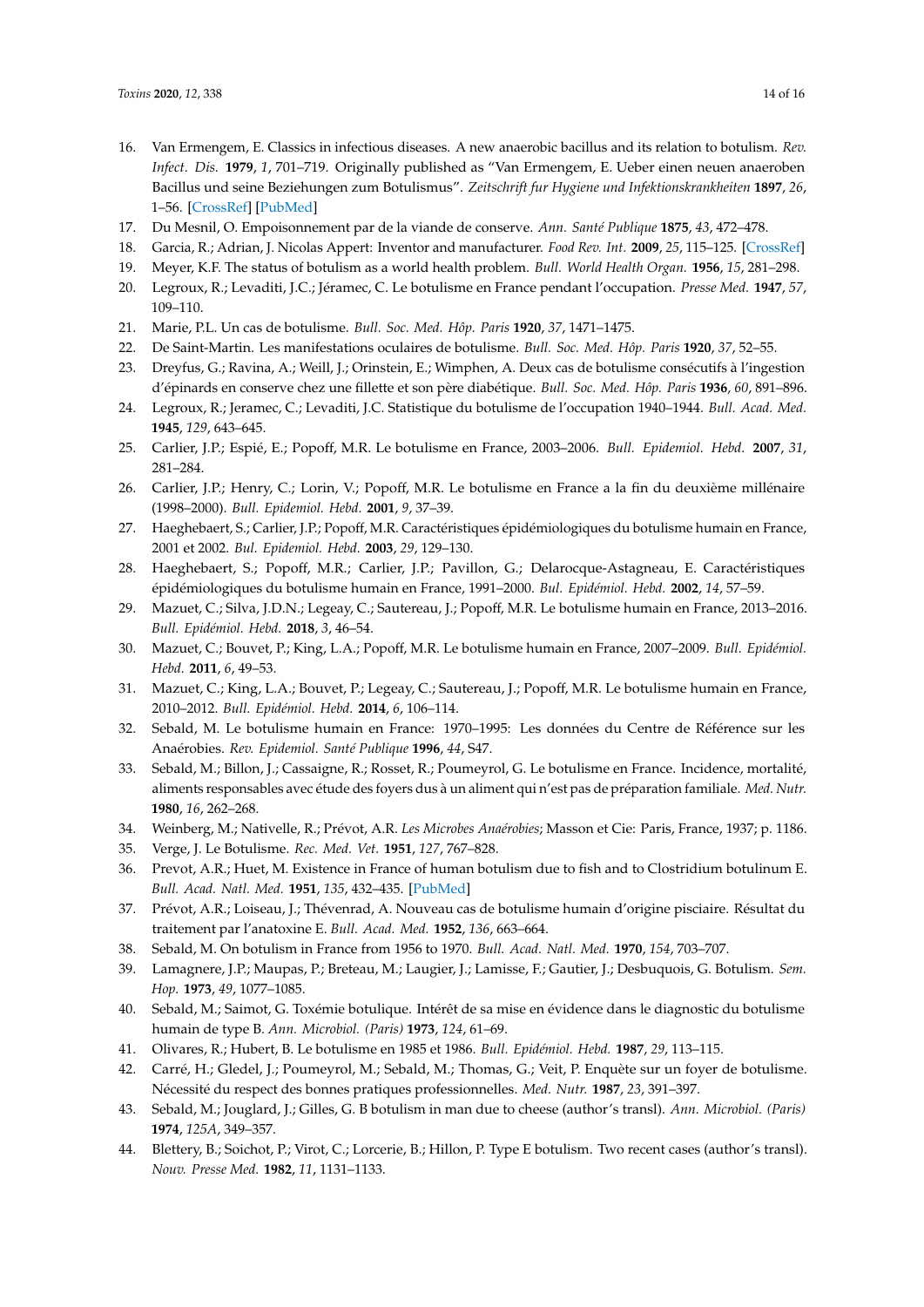- <span id="page-14-10"></span><span id="page-14-9"></span><span id="page-14-8"></span><span id="page-14-7"></span><span id="page-14-0"></span>45. Dine, G.; Soibinet, C.; Croix, J.C. Second French case of botulism caused by fresh water fish. *Nouv. Presse Med.* **1981**, *10*, 339.
- <span id="page-14-12"></span><span id="page-14-1"></span>46. Maupas, P.; Lamagnere, J.P.; Lamisse, F.; Laugier, J. Botulisme de type C. Intérêt de la recherche de toxémie. *Med. Mal. Infect.* **1976**, *6*, 207–210. [\[CrossRef\]](http://dx.doi.org/10.1016/S0399-077X(76)80079-0)
- <span id="page-14-11"></span><span id="page-14-2"></span>47. Poumeyrol, M.; Billon, J.; Delille, F.; Haas, C.; Marmonier, A.; Sebald, M. Intoxication botulique mortelle due à une souche de *Clostridium botulinum* de type AB. *Med. Mal. Infect.* **1983**, *13*, 750–754. [\[CrossRef\]](http://dx.doi.org/10.1016/S0399-077X(83)80014-6)
- <span id="page-14-13"></span><span id="page-14-3"></span>48. Roblot, P.; Roblot, F.; Fauchère, J.L.; Devilleger, A.; Maréchaud, R.; Breux, J.P.; Grollier, G.; Becq-Giraudon, B. Retrospective study of 108 cases of botulism in Poitiers France. *J. Med. Microbiol.* **1994**, *40*, 379–384. [\[CrossRef\]](http://dx.doi.org/10.1099/00222615-40-6-379) [\[PubMed\]](http://www.ncbi.nlm.nih.gov/pubmed/8006928)
- <span id="page-14-4"></span>49. Fourrier, A.; Delmer, M.; Wattel, F.; Furon, D.; Mouton, Y. Cas récents de botulisme dans le nord de la France. A propos de 26 observations (1962–1971). *Rev. Med.* **1972**, *40*, 2615–2628.
- <span id="page-14-14"></span><span id="page-14-5"></span>50. Henry, C.; Moulin, M.; Richard, G.; Dor, F. 12 cases of ambulatory botulism in Charollais and in Blanzy mining-basin. *Bull. Soc. Ophtalmol. Fr.* **1970**, *70*, 296–301.
- <span id="page-14-6"></span>51. Laroche, L.; Ollat, H.; Mignot, B.; Claux, J.M.; Saraux, H. Ocular manifestations of botulism. Apropos of 3 cases. *Bull. Soc. Ophtalmol. Fr.* **1984**, *84*, 555–558.
- 52. Quenum, B.; Hubert, B.; Sebald, M. Le botulisme en 1987 et en 1988. *Bull. Epidemiol. Hebd.* **1989**, *27*, 91.
- <span id="page-14-15"></span>53. Pelletier, A.; Hubert, B.; Sebald, M. Le botulisme en 1989 et en 1990 en France. *Bull. Epidemiol. Hebd.* **1991**, *27*, 91.
- <span id="page-14-16"></span>54. Marchetti, P.; Lepoutre, A. Le botulisme en 1991 et en 1992 en France. *Bull. Epidemiol. Hebd.* **1993**, *4*, 15.
- 55. Abgueguen, P.; Delbos, V.; Chennebault, J.M.; Fanello, S.; Brenet, O.; Alquier, P.; Granry, J.C.; Pichard, E. Nine cases of foodborne botulism type B in France and literature review. *Eur. J. Clin. Microbiol. Infect. Dis.* **2003**, *22*, 749–752. [\[CrossRef\]](http://dx.doi.org/10.1007/s10096-003-1019-y)
- <span id="page-14-17"></span>56. Boyer, A.; Salah, A. Le botulisme en France: Épidémiologie et clinique. *Ann. Med. Interne* **2002**, *153*, 300–310.
- <span id="page-14-22"></span>57. Salomon, J.; Delarocque-Astagneau, E.; Popoff, M.R.; Carlier, J.P. Le botulisme en France en 1997. *Bull. Epidemiol. Hebd.* **1998**, *46*, 201.
- <span id="page-14-18"></span>58. Boyer, A.; Girault, C.; Bauer, F.; Korach, J.M.; Salomon, J.; Moirot, E.; Leroy, J.; Bonmarchand, G. Two cases of foodborne botulism type E and review of epidemiology in France. *Eur. J. Clin. Microbiol. Infect. Dis.* **2001**, *20*, 192–195. [\[CrossRef\]](http://dx.doi.org/10.1007/s100960100466) [\[PubMed\]](http://www.ncbi.nlm.nih.gov/pubmed/11347670)
- 59. Espié, E.; Vaillant, V.; de Valk, H.; Popoff, M.R. France recalls internationally distributed halal meat products from the plant implicated as the source of a type B botulism outbreak. *Eurosurveill. Wkly.* **2003**, *7*, 030918.
- 60. King, L.A. Two severe cases of botulism associated with industrially produced chicken enchiladas, France, August 2008. *Eurosurveillance* **2008**, *13*, 1–2. [\[CrossRef\]](http://dx.doi.org/10.2807/ese.13.37.18978-en) [\[PubMed\]](http://www.ncbi.nlm.nih.gov/pubmed/18801317)
- <span id="page-14-20"></span>61. King, L.A.; Niskanen, T.; Junnikkala, M.; Moilanen, E.; Lindstrôm, M.; Korkeala, H.; Korhonen, T.; Popoff, M.; Mazuet, C.; Callon, H.; et al. Botulism and hot-smoked whitefish: A family cluster of type E botulism in France, September 2009. *Eurosurveillance* **2009**, *14*, 1–3. [\[CrossRef\]](http://dx.doi.org/10.2807/ese.14.45.19394-en)
- <span id="page-14-19"></span>62. Mazuet, C.; Sautereau, J.; Legeay, C.; Bouchier, C.; Bouvet, P.; Popoff, M.R. An Atypical Outbreak of Food-Borne Botulism Due to Clostridium botulinum Types B and E from Ham. *J. Clin. Microbiol.* **2015**, *53*, 722–726. [\[CrossRef\]](http://dx.doi.org/10.1128/JCM.02942-14)
- 63. Pingeon, J.; Vanbockstael, C.; Popoff, M.; King, L.; Deschamps, B.; Pradel, G.; Dupont, H.; Spanjaard, A.; Houdard, A.; Mazuet, C.; et al. Two outbreaks of botulism associated with consumption of green olive paste, France, September 2011. *Eurosurveillance* **2011**, *16*, 1–3. [\[CrossRef\]](http://dx.doi.org/10.2807/ese.16.49.20035-en)
- 64. Oriot, C.; D'Aranda, E.; Castanier, M.; Glaizal, M.; Galy, C.; Faivre, A.; Poisnel, E.; Truong, T.K.; Mercury, P.; Hayek-Lanthois, M.; et al. One collective case of type A foodborne botulism in Corsica. *Clin. Toxicol. (Phila)* **2011**, *49*, 752–754. [\[CrossRef\]](http://dx.doi.org/10.3109/15563650.2011.606222)
- 65. Caparros, L.; Bourget, S.; Hida, H. Trois cas de botulisme alimentaire en France. *J. Pharm. Clin.* **2016**, *35*, 164–168.
- 66. Langlois, M.E.; Blanc-Lasserre, K.; Reynaud, C.; Bouteloup, M.; Blanc, Q. Clostridium baratii botulism. *Presse Med.* **2017**, *46*, 342–344. [\[CrossRef\]](http://dx.doi.org/10.1016/j.lpm.2016.11.019) [\[PubMed\]](http://www.ncbi.nlm.nih.gov/pubmed/28110769)
- <span id="page-14-21"></span>67. Mazuet, C.; Legeay, C.; Sautereau, J.; Bouchier, C.; Criscuolo, A.; Bouvet, P.; Trehard, H.; Da Silva, J.N.; Popoff, M.R. Characterization of *Clostridium baratii* Type F Strains Responsible for an Outbreak of Botulism Linked to Beef Meat Consumption in France. *PLOS Curr. Outbreaks* **2017**. [\[CrossRef\]](http://dx.doi.org/10.1371/currents.outbreaks.6ed2fe754b58a5c42d0c33d586ffc606)